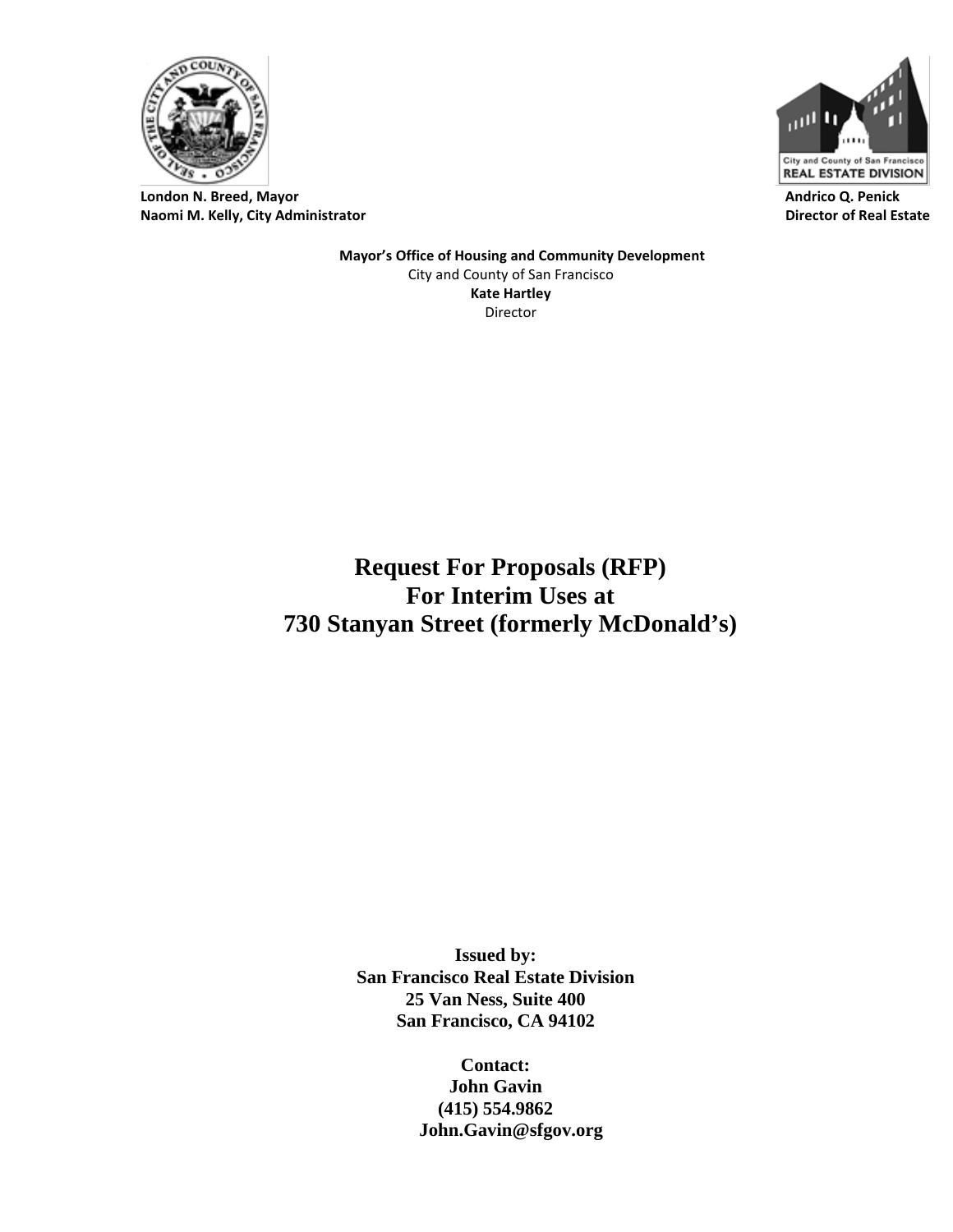## **Request for Proposals for Interim Uses at 730 Stanyan Street**

## **Table of Contents**

#### **Page**

## **Appendices:**

A. Site Map *(TO BE ADDED TO RFP AFTER DEMOLITION OF MCDONALD'S FACILITY)*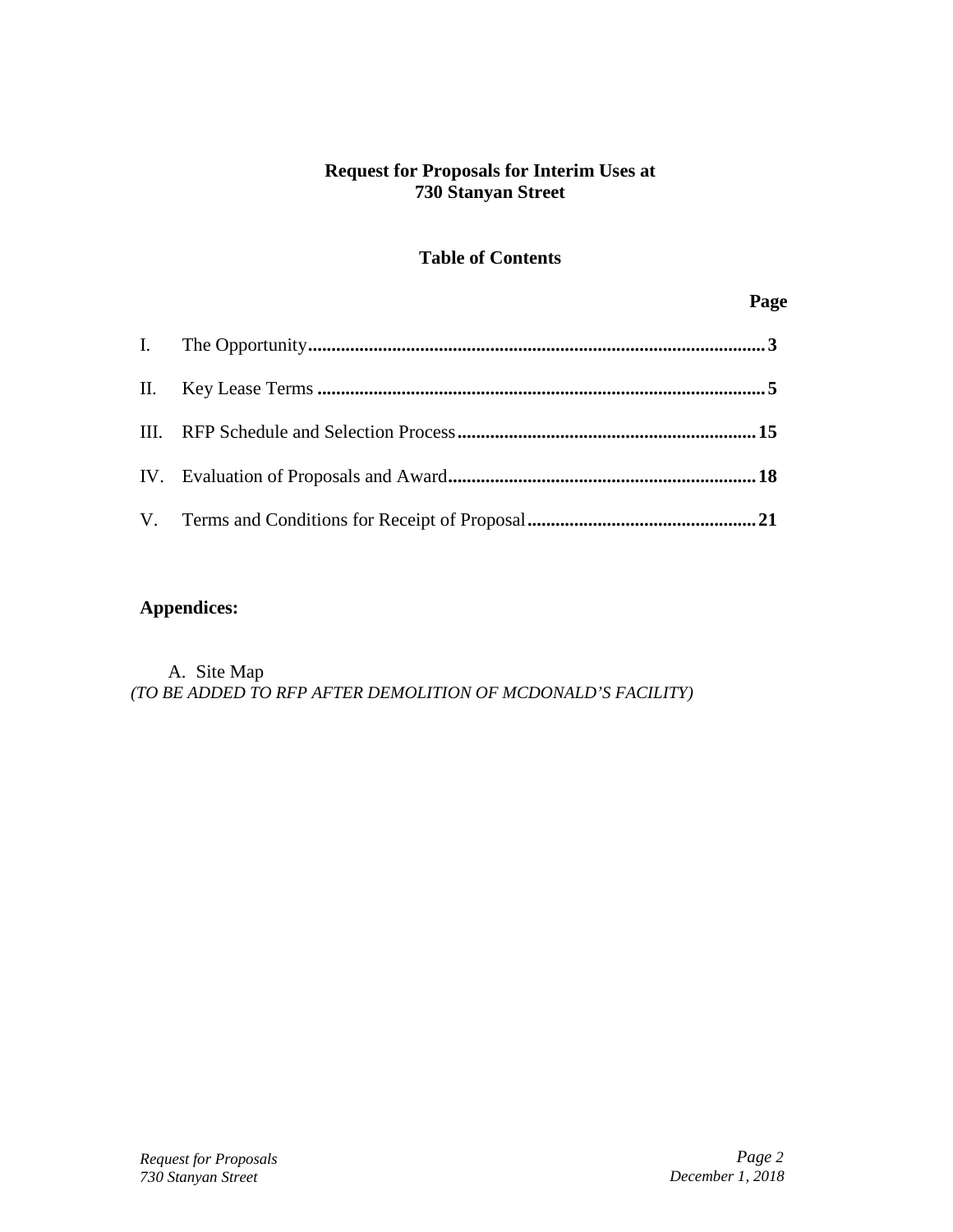## **I. The Opportunity**

<span id="page-2-0"></span>The City and County of San Francisco ("City"), through its Real Estate Division ("RED"), is seeking proposals from qualified respondents for interim uses on 730 Stanyan Street, a vacant lot in the Haight Ashbury neighborhood that was previously occupied by a McDonald's restaurant.

In April 2018, the San Francisco Mayor's Office of Housing and Community Development ("MOHCD") purchased the site from McDonald's for future development of affordable housing. Since the development process will take several years, the City plans to create a temporary use for the site until the affordable housing can be built.

This Request for Proposals ("RFP") invites you to submit proposals for temporary uses that will be in place on the site for 3-5 years, while due diligence work is completed on the affordable housing development. The City envisions interim uses that will provide a mix of amenities to the public, is financially self-sufficient and will largely serve or employ low to moderate income persons.

## **A. The Parcel**

700-730 Stanyan is a 37,813 square foot parcel, Lot 024 Block 1249, with Waller Avenue to the south, and Haight Street to the east.

Interim uses will be in place from early 2019 until at least 2022. During this time, operators of the approved uses will be responsible for terms negotiated within the lease agreement.

## **B. Background**

MOHCD convened two public meetings, on April 26, 2018 and May 17, 2018, to gather input on desired interim uses. Over 200 people participated in the meetings. In addition, MOHCD received multiple emails, proposals, and telephone calls from interested citizens expressing opinions about the desired interim uses.

Based upon extensive community input received, and in pursuit of Community Development Block Grant ("CDBG") goals and requirements, MOHCD and RED have determined that the best interim use for 730 Stanyan is a flexible space that incorporates a variety of uses intended to serve a broad audience and confer broad community benefits. The uses may include art, culture, music, health, food and beverage services, and/or other components. Responses to this RFP should also include an operations component(s) that meets the CDBG and additional City Requirements described below.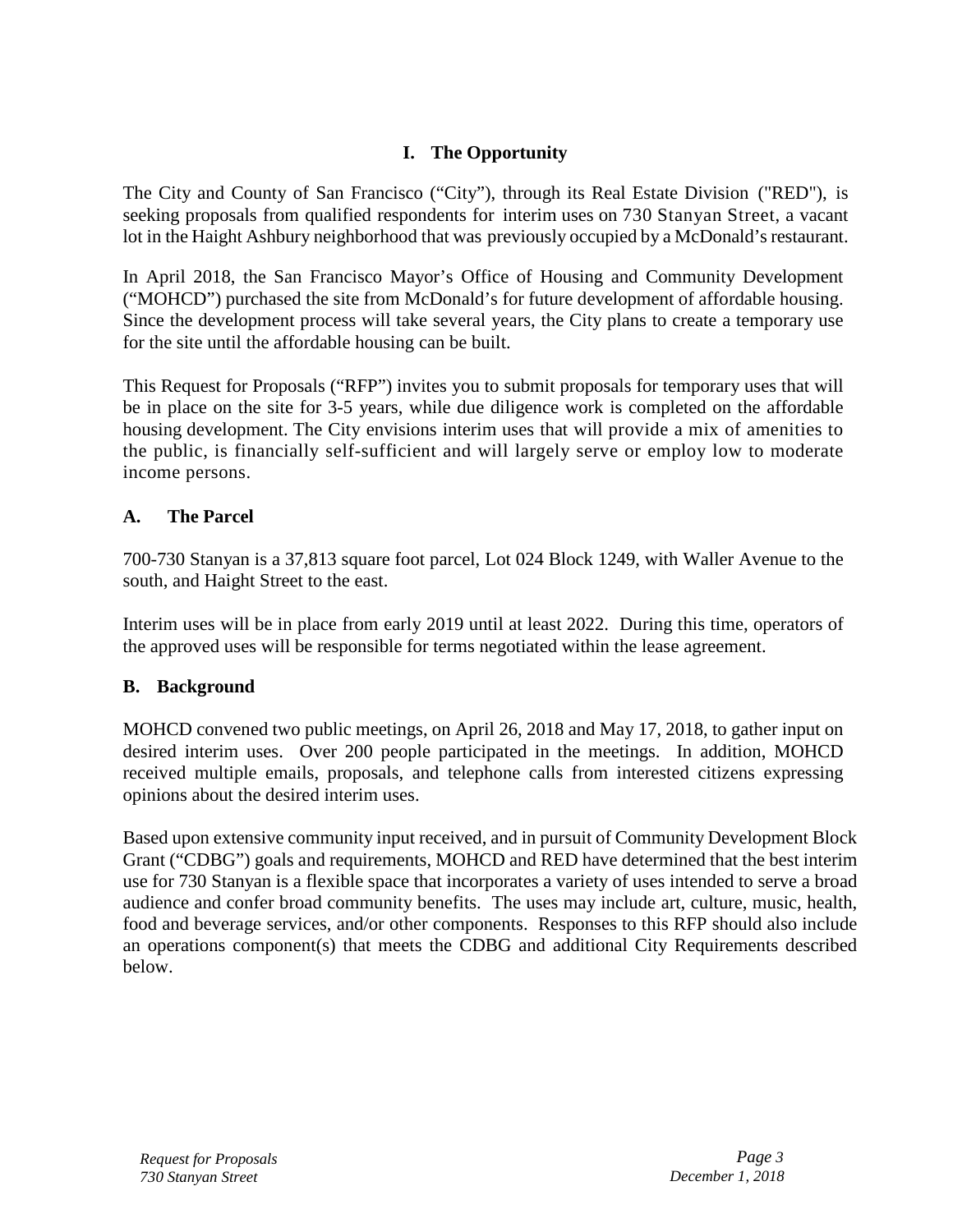CDBG Requirements.

At both public meetings and in response to many inquiries, MOHCD articulated constraints imposed upon the interim use because of the federal funds used to acquire the site. The requirements for use under CDBG are:

- A commercial use that will create jobs for at least 51% of low and moderate
- income persons; or
- A public service for which at least 51% of the clientele is low and moderate income persons, such as child care, health care, recreation programs, education programs, public safety services, senior services, and homeless services, among others; or
- Microenterprise establishments owned by a low- and/or moderate-income person. (Note that respondents may propose a combination of eligible uses for the site, combining multiple means of meeting CDBG objectives.)

## Additional City Requirements

Financial Self-Sustainability.

While the City is currently paying for security and other holding costs until construction commencement of affordable housing, the proposed interim use must be fully self-supporting once the interim operations commence. MOHCD cannot use its housing funding sources for non-housing interim uses.

- Health and Safety.

The interim use should pose no health or safety risk to the community.

No Unintended Adverse Consequences.

The interim use should not create adverse consequences for existing neighbors or commercial establishments, e.g., drawing customers away from existing businesses to such an extent that it harms existing businesses.

Termination.

 The interim use must be of such a nature that it can be easily dismantled when the housing development is ready to commence construction of affordable housing.

## **C. Submissions**

In a narrative format, Respondent should provide details about the proposed interim use with respect to how the proposed use satisfies the 5 required interim use conditions described below:

- 1) CDBG. Please provide a detailed description of the way the project will serve low/moderate-income households, including:
	- a. Outreach: describe how the interim use will identify the proposed low/mod service recipients and/or clientele.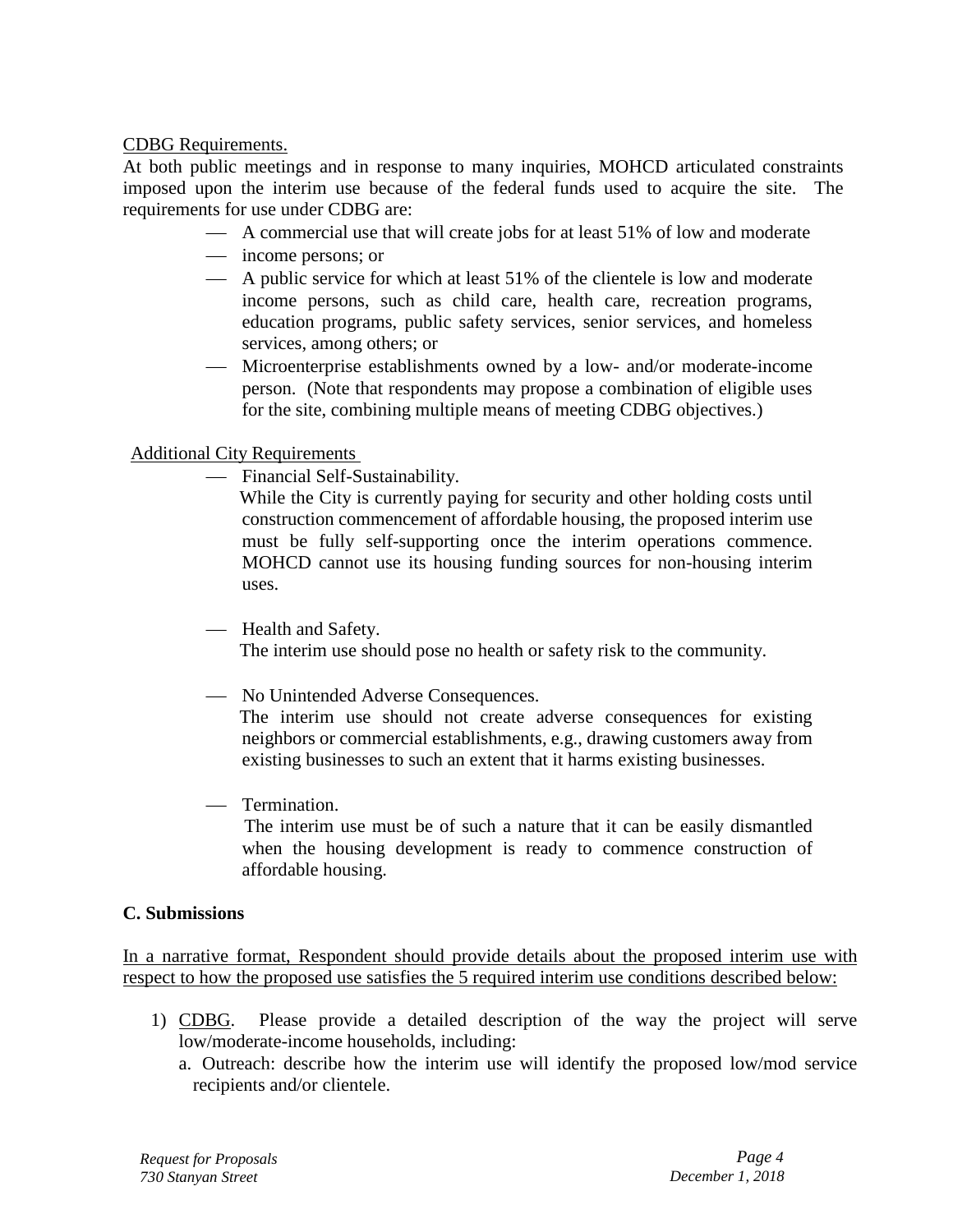- b. Operations: describe in detail the roles and responsibilities of the parties responsible for implementing the services program, including:
	- i. Identification of lead staff
	- ii. Experience delivering similar services
	- iii. Capacity to successfully provide the service for the duration of the interim period
	- iv. Financial capacity to deliver services, including operating budgets, staffing budgets, and/or any relevant clientele payroll expenses, as may be applicable.
- 2) Financial Self-Sustainability. Please provide a 5-year operating budget for the totality of the interim use components, including:
	- i. Anticipated expenses and the basis for the projection (e.g., experience with similar operations at different sites in San Francisco and/or the Bay Area)
	- ii. Anticipated revenues or other secured and projected sources of operating funds and the basis for the projections
	- iii. Security budget to ensure safety of improvements.
- 3) Health and Safety. Describe in narrative form Respondent's plan to achieve and maintain safe and healthy site conditions for the duration of the interim period, including security, nuisance abatement, perimeter controls (if any), etc.
- 4) No Unintended Adverse Neighborhood Consequences. Describe steps Respondent has taken to ensure that the proposed interim use will have no adverse consequences to the neighborhood, whether from a commercial or social standpoint.
- 5) Termination. Describe in narrative form the ease by which the proposed use can be dismantled, a dismantling timeline, and any special conditions the Respondent would seek to attach to the termination of the interim use.

## **II. Key Lease Terms**

<span id="page-4-0"></span>Upon successful completion of negotiations with the selected Respondent, the City anticipates entering into a lease for the site. This Section briefly describes key lease terms required by the City. The actual terms of the lease will be negotiated with the City staff.

## **A. Rent**

The lease will include a minimum base rent.

#### **B. Term**

Not to exceed three years in length with a possible lease extension options depending on specific circumstances regarding the proposed use and this specific parcel.

#### **C. Maintenance/Repairs**

Lessee shall keep the premises clean, neat, safe, sanitary and in good order at all times. Lessee agrees to remove all waste, trash, rubbish, papers, cartons and refuse from said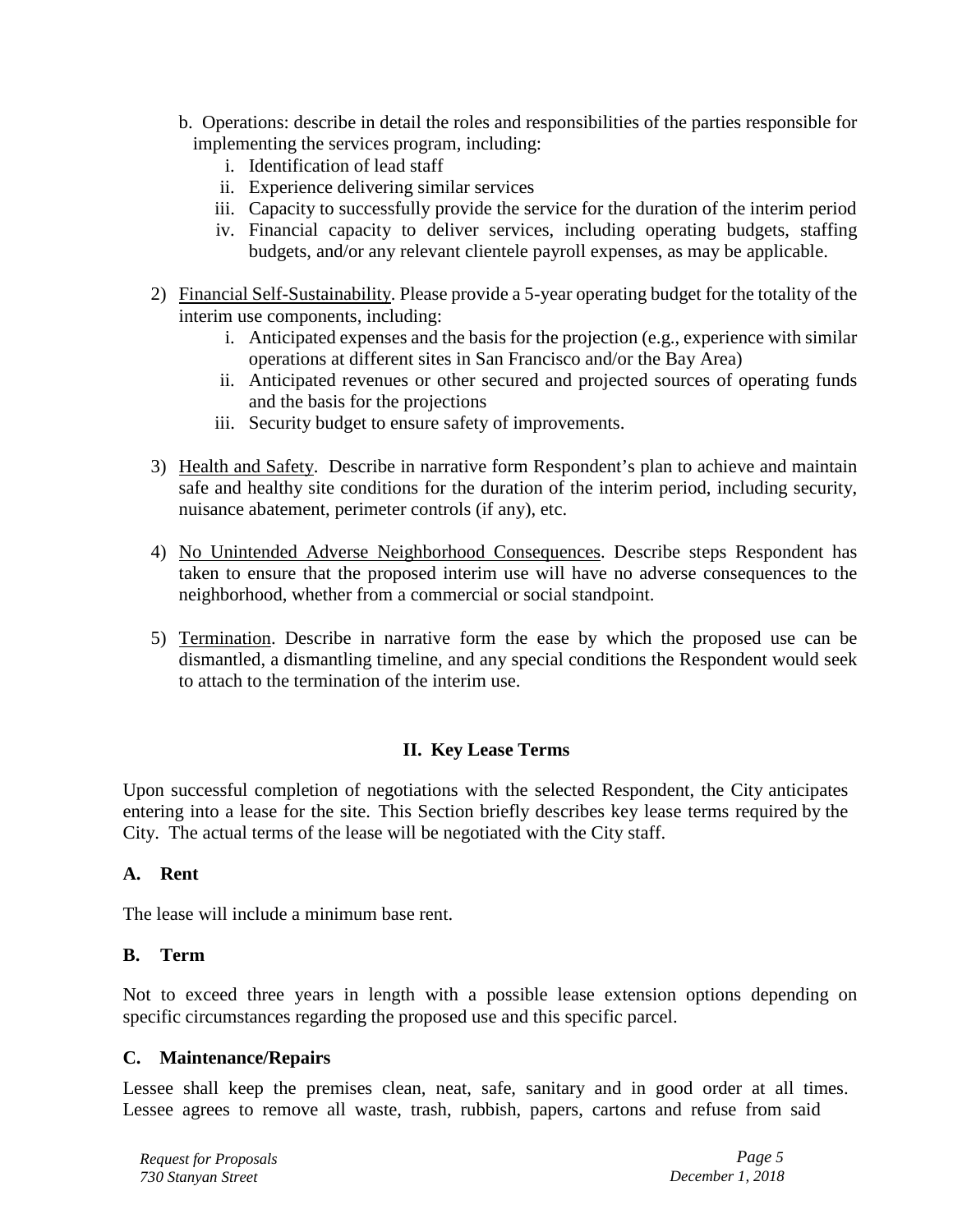premises, to pick up trash and debris in the immediate vicinity of the

premises and dispose of trash in containers provided by lessee that are large enough to adequately serve the needs of the facility.

## **D. Subordination**

The City's fee ownership and rental income stream will not be subordinated.

## **E. Security Deposit and Performance Bond**

In connection with the lease, the lessee, upon signing the lease, will be required to provide a security deposit equal to one month's rent.

## **F. Insurance Requirements**

Lessee will be required to retain insurance policies as directed by the City.

## **G. City Contracting Requirements**

## **1.1. Public Transit Information**

Tenant, at Tenant's sole expense, will establish and carry on during the Term a program to encourage maximum use of public transportation by personnel of Tenant employed on the Premises, including, without limitation, the distribution of written materials to personnel explaining the convenience and availability of public transportation facilities adjacent or near the Building and encouraging use of them.

## **1.2. Taxes, Assessments, Licenses, Permit Fees and Liens**

**(a)** Tenant recognizes and understands that this Lease may create a possessory interest subject to property taxation and Tenant may be subject to the payment of property taxes levied on its possessory interest.

**(b)** Tenant will pay taxes of any kind, including possessory interest taxes, lawfully assessed on the leasehold interest created by this Lease and to pay all other taxes, excises, licenses, permit charges, and assessments based on Tenant's use of the Premises and imposed on Tenant by Legal Requirements, all of which must be paid when they become due and payable and before delinquency.

**(c)** Tenant will not allow or suffer a lien for any taxes to be imposed on the Premises or on any equipment or property located in the Premises without promptly discharging the lien, provided that Tenant, if it desires, may have reasonable opportunity to contest the validity of the same.

**(d)** San Francisco Administrative Code Sections 23.38 and 23.39 require that City report certain information relating to the creation, renewal, extension, assignment, sublease, or other transfer of this Lease to the County Assessor within sixty (60) days after the transaction, and that Tenant report certain information relating to those matters to City within thirty (30) days after the applicable transaction. Tenant will timely provide any information that City may request to enable it to comply with this requirement.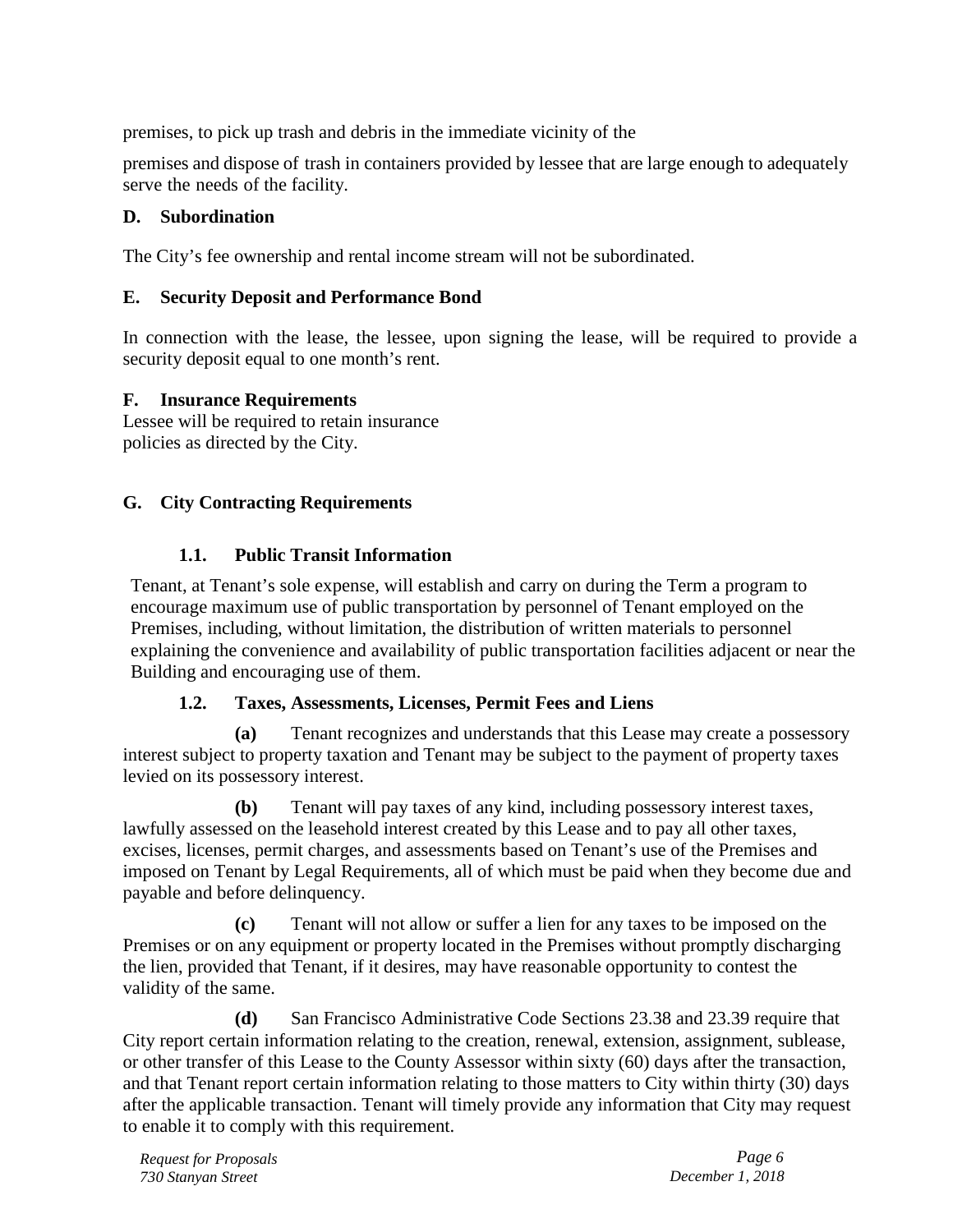## **1.3. Non-Discrimination in City Contracts and Benefits Ordinance**

**(a) Covenant Not to Discriminate**. In the performance of this Lease, Tenant will not to discriminate against any employee, any City employee working with Tenant, or applicant for employment with Tenant, or against any person seeking accommodations, advantages, facilities, privileges, services, or membership in all business, social, or other establishments or organizations, on the basis of the fact or perception of a person's race, color, creed, religion, national origin, ancestry, age, height, weight, sex, sexual orientation, gender identity, domestic partner status, marital status, disability or Acquired Immune Deficiency Syndrome or HIV status (AIDS/HIV status), or association with members of protected classes, or in retaliation for opposition to discrimination against protected classes.

**(b) Subleases and Other Subcontracts**. Tenant will include in all Subleases and other subcontracts relating to the Premises a non-discrimination clause applicable to the Subtenant or other subcontractor in substantially the form of subsection (a) above. In addition, Tenant will incorporate by reference in all subleases and other subcontracts the provisions of Sections 12B.2(a), 12B.2(c)-(k), and 12C.3 of the San Francisco Administrative Code and require all subtenants and other subcontractors to comply with those provisions. Tenant's failure to comply with the obligations in this subsection will constitute a material breach of this Lease.

**(c) Non-Discrimination in Benefits**. Tenant does not as of the date of this Lease and will not during the Term, in any of its operations in San Francisco, on real property owned by City, or where the work is being performed for City elsewhere within the United States, discriminate in the provision of bereavement leave, family medical leave, health benefits, membership or membership discounts, moving expenses, pension and retirement benefits or travel benefits, as well as any benefits other than the benefits specified above, between employees with domestic partners and employees with spouses, and/or between the domestic partners and spouses of the employees, where the domestic partnership has been registered with a governmental entity under the Legal Requirements authorizing that registration, subject to the conditions set forth in Section 12B.2(b) of the San Francisco Administrative Code.

**(d) CMD Form**. As a condition to this Lease, Tenant must execute the "Chapter 12B Declaration: Nondiscrimination in Contracts and Benefits" form (Form CMD-12B-101) with supporting documentation and secure the approval of the form by the San Francisco Contract Monitoring Division. Tenant represents that before execution of this Lease, (i) Tenant executed and submitted to the CMD Form CMD-12B-101 with supporting documentation, and (ii) the CMD approved the form.

**(e) Incorporation of Administrative Code Provisions by Reference**. The provisions of Chapters 12B and 12C of the San Francisco Administrative Code relating to nondiscrimination by parties contracting for the lease of City property are incorporated in this Section by reference and made a part of this Lease as though fully set forth in this Lease. Tenant will comply fully with and be bound by all of the provisions that apply to this Lease under those Chapters of the Administrative Code, including but not limited to the remedies provided in those Chapters. Without limiting the foregoing, Tenant understands that under Section 12B.2(h) of the San Francisco Administrative Code, a penalty of Fifty Dollars (\$50) for each person for each calendar day during which the person was discriminated against in violation of the provisions of this Lease may be assessed against Tenant and/or deducted from any payments due Tenant.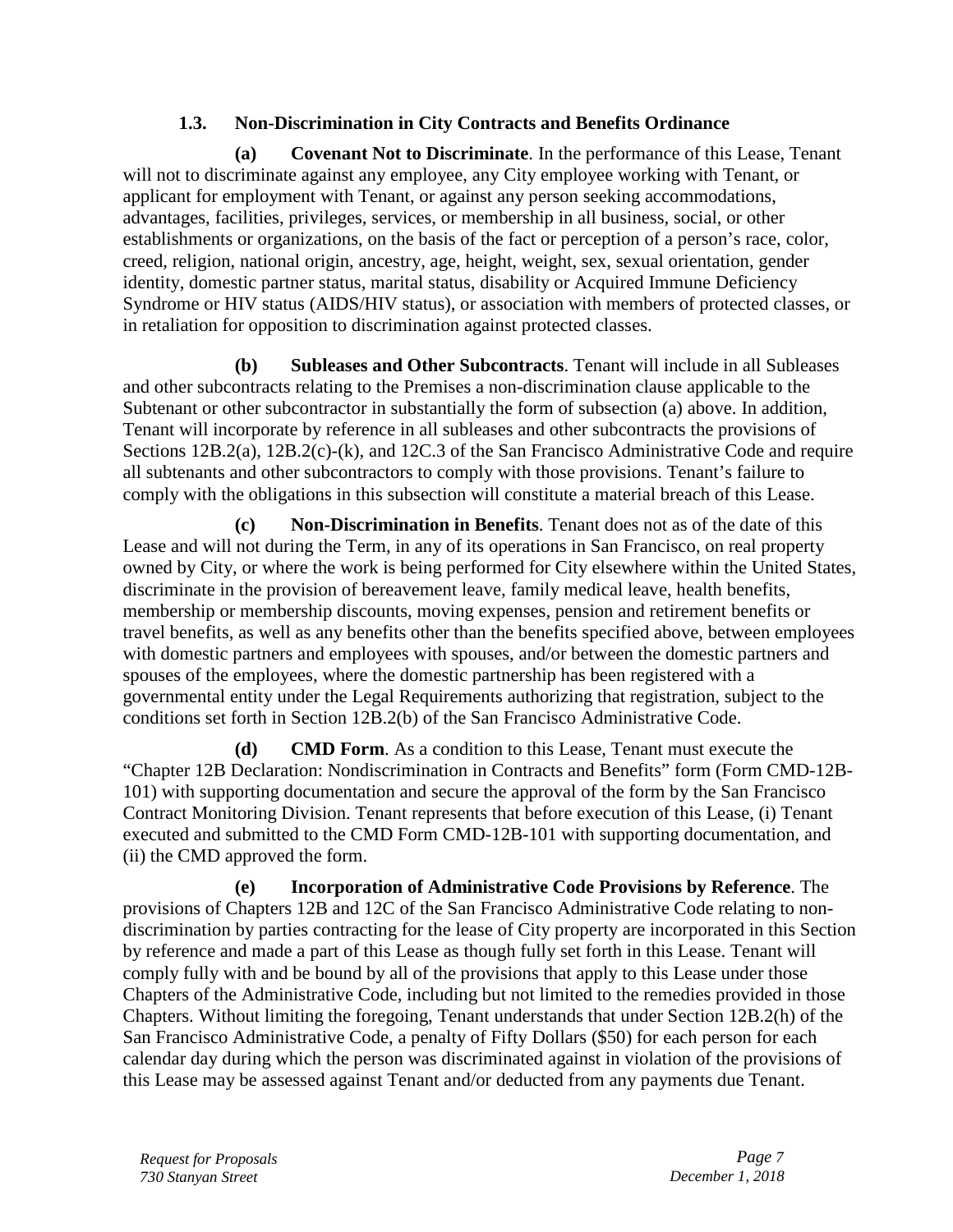## **1.4. No Relocation Assistance; Waiver of Claims**

Tenant acknowledges that it will not be a displaced person at the time this Lease is terminated or expires by its own terms, and Tenant fully RELEASES AND DISCHARGES forever any and all Claims against, and covenants not to sue, City, its departments, commissions, officers, directors, and employees, and all persons acting by, through or under each of them, under any Legal Requirements, including, without limitation, any and all claims for relocation benefits or assistance from City under federal and state relocation assistance Legal Requirements (including, but not limited to, California Government Code Section 7260 et seq.), except as otherwise specifically provided in this Lease with respect to a Taking.

# **1.5. MacBride Principles—Northern Ireland**

The provisions of San Francisco Administrative Code section 12F are incorporated by this reference and made part of this Lease. By signing this Lease, Tenant confirms that Tenant has read and understood that City urges companies doing business in Northern Ireland to resolve employment inequities and to abide by the MacBride Principles, and urges San Francisco companies to do business with corporations that abide by the MacBride Principles.

## **1.6. Tropical Hardwood and Virgin Redwood Ban; Preservative-Treated Wood Containing Arsenic**

The City and County of San Francisco urges companies not to import, purchase, obtain, or use for any purpose, any tropical hardwood, tropical hardwood wood product, virgin redwood or virgin redwood wood product. Except as expressly permitted by the application of Sections 802(b) and 803(b) of the San Francisco Environment Code, Tenant will not provide any items to the construction of Tenant Improvements or the Alterations, or otherwise in the performance of this Lease that are tropical hardwoods, tropical hardwood wood products, virgin redwood, or virgin redwood wood products. If Tenant fails to comply with any of the provisions of Chapter 8 of the San Francisco Environment Code, Tenant will be liable for liquidated damages for each violation in any amount equal to Tenant's net profit on the contract, or five percent (5%) of the total amount of the contract dollars, whichever is greater. Tenant may not purchase preservative-treated wood products containing arsenic in the performance of this Lease unless an exemption from the requirements of Environment Code Chapter 13 is obtained from the Department of Environment.

# **1.7. Restrictions on the Use of Pesticides**

**(a)** Chapter 3 of the San Francisco Environment Code (the Integrated Pest Management Program Ordinance or "**IPM Ordinance**") describes an integrated pest management ("**IPM**") policy to be implemented by all City departments. Tenant may not use or apply or allow the use or application of any pesticides on the Premises or contract with any party to provide pest abatement or control services to the Premises without first receiving City's written approval of an IPM plan that **(i)** lists, to the extent reasonably possible, the types and estimated quantities of pesticides that Tenant may need to apply to the Premises during the Term, **(ii)** describes the steps Tenant will take to meet City's IPM Policy described in Section 300 of the IPM Ordinance, and **(iii)** identifies, by name, title, address, and telephone number, an individual to act as the Tenant's primary IPM contact person with City. Tenant will comply, and will require all of Tenant's contractors to comply, with the IPM plan approved by City and will comply with the requirements of Sections 300(d), 302, 304, 305(f), 305(g), and 306 of the IPM Ordinance, as if Tenant were a City department. Among other matters, the provisions of the IPM Ordinance:

*Request for Proposals Page 8 730 Stanyan Street December 1, 2018*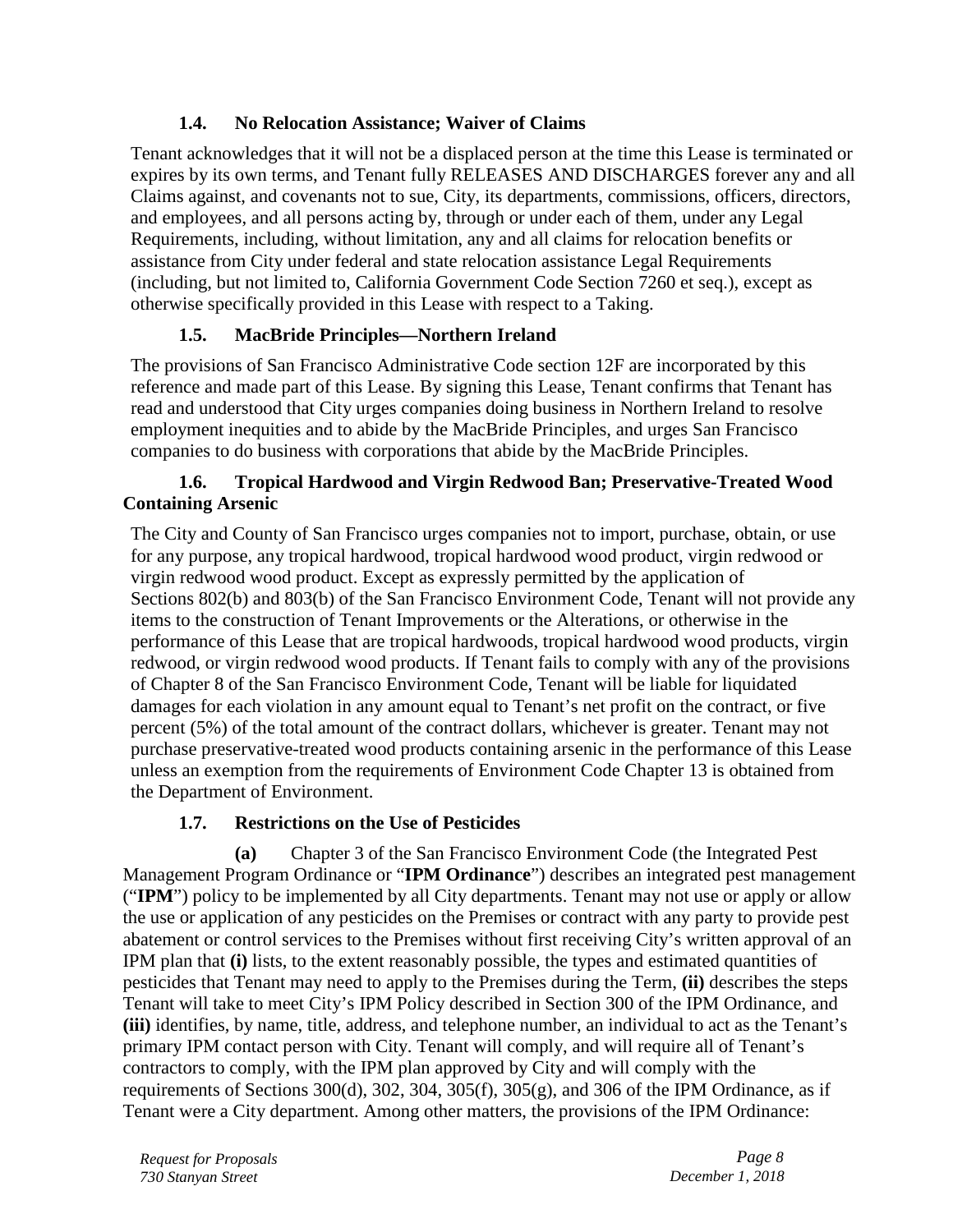**(A)** provide for the use of pesticides only as a last resort, **(B)** prohibit the use or application of pesticides on City property, except for pesticides granted an exemption under Section 303 of the IPM Ordinance (including pesticides included on the most current Reduced Risk Pesticide List compiled by City's Department of the Environment), **(C)** impose certain notice requirements, and **(D)** require Tenant to keep certain records and to report to City all pesticide use at the Premises by Tenant's staff or contractors.

**(b)** If Tenant or Tenant's contractor would apply pesticides to outdoor areas at the Premises, Tenant must first obtain a written recommendation from a person holding a valid Agricultural Pest Control Advisor license issued by the California Department of Pesticide Regulation ("**CDPR**") and the pesticide application must be made only by or under the supervision of a person holding a valid, CDPR-issued Qualified Applicator certificate or Qualified Applicator license. City's current Reduced Risk Pesticide List and additional details about pest management on City property can be found at the San Francisco Department of the Environment website, [http://sfenvironment.org/ipm.](http://sfenvironment.org/ipm)

# **1.8. First Source Hiring Agreement**

Tenant and City are parties to the First Source Agreement attached to this Lease as Exhibit G under San Francisco Administrative Code, Chapter 83 (the "**First Source Agreement**"). Any default by Tenant under the First Source Agreement will be a default under this Lease.

# **1.9. Sunshine Ordinance**

In accordance with Section 67.24(e) of the San Francisco Administrative Code, contracts, contractors' bids, leases, agreements, responses to Requests for Proposals, and all other records of communications between City and persons or firms seeking contracts will be open to inspection immediately after a contract has been awarded. Nothing in this provision requires the disclosure of a private person's or organization's net worth or other proprietary financial data submitted for qualification for a contract, lease, agreement or other benefit until and unless that person or organization is awarded the contract, lease, agreement or benefit. Information provided which is covered by this Section will be made available to the public on request.

# **1.10. Conflicts of Interest**

Through its execution of this Lease, Tenant acknowledges that it is familiar with the provisions of Article III, Chapter 2 of City's Campaign and Governmental Conduct Code, and California Government Code Section 87100 et seq. and Section 1090 et seq., and certifies that it does not know of any facts that would constitute a violation of those provisions, and agrees that if Tenant becomes aware of any violation during the Term Tenant will immediately notify City.

# **1.11. Charter Provisions**

This Lease is governed by and subject to the provisions of the Charter of the City and County of San Francisco.

# **1.12. Drug-Free Workplace**

Tenant acknowledges that under the Federal Drug-Free Workplace Act of 1989, the unlawful manufacture, distribution, possession, or use of a controlled substance under federal Legal Requirements is prohibited on City premises. Tenant agrees that any violation of this prohibition by Tenant, its Agents, or assigns will be a material breach of this Lease.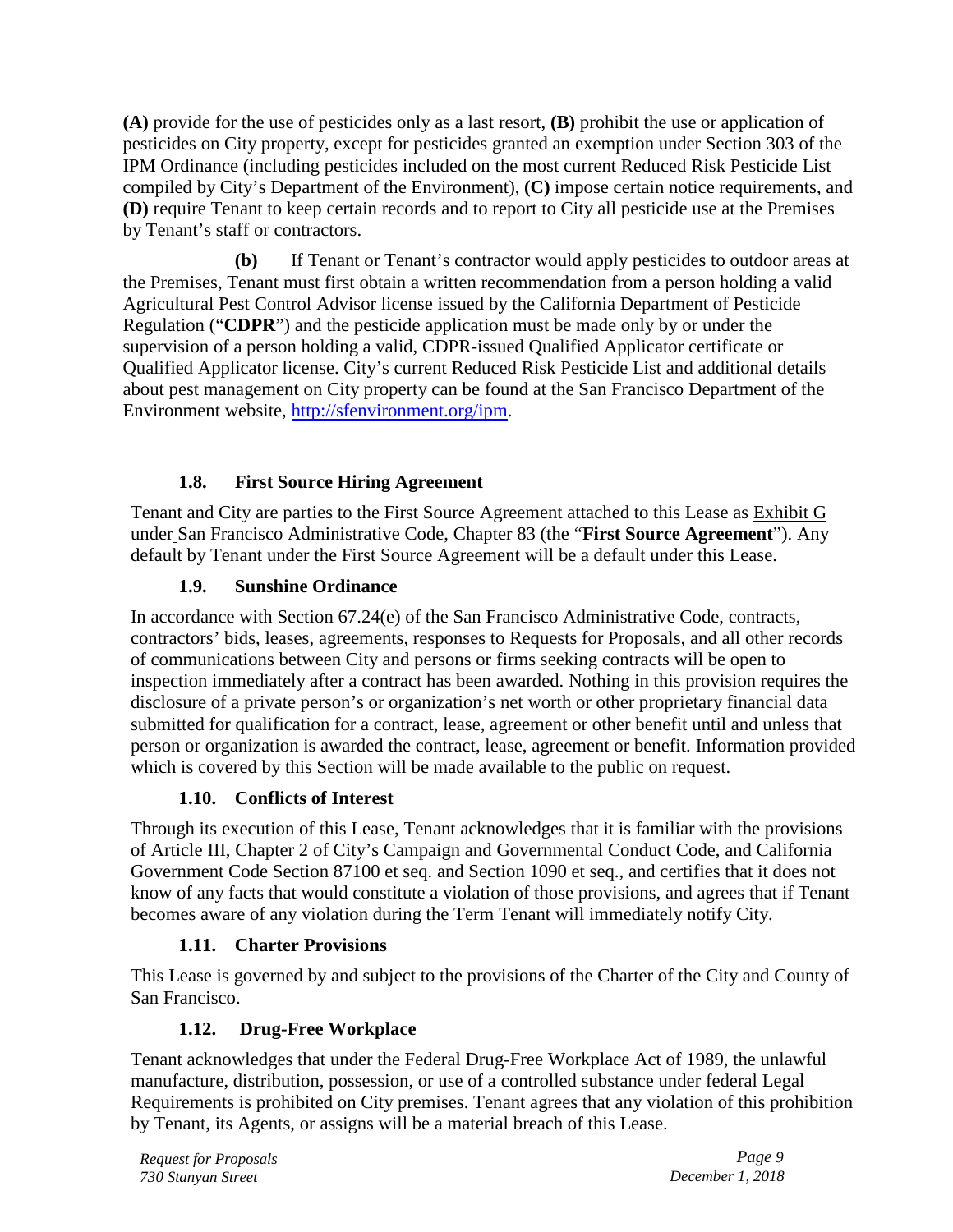## **1.13. Prohibition of Tobacco Sales and Advertising**

Tenant acknowledges and agrees that no advertising or sale of cigarettes or tobacco products is allowed on the Premises. This advertising prohibition includes the placement of the name of a company producing cigarettes or tobacco products or the name of any cigarette or tobacco product in any promotion of any event or product.

## **[\*\****Section 1.14 enforced EXCEPT FOR PROPERTY USED FOR THE OPERATION OF A RESTAURANT, CONCERT OR SPORTS VENUE, OR OTHER FACILITY OR EVENT WHERE THE SALE, PRODUCTION OR CONSUMPTION OF ALCOHOL IS PERMITTED***]**

# **1.14. Prohibition of Alcoholic Beverage Advertising**

Tenant acknowledges and agrees that no advertising of alcoholic beverages is allowed on the Premises. For purposes of this section, "alcoholic beverage" is defined as set forth in California Business and Professions Code Section 23004, and does not include cleaning solutions, medical supplies, and other products and substances not intended for drinking. This advertising prohibition includes the placement of the name of a company producing alcoholic beverages or the name of any alcoholic beverage in any promotion of any event or product.

## **1.15. Requiring Health Benefits for Covered Employees**

**(a)** Unless exempt, Tenant will comply fully with and be bound by all of the provisions of the Health Care Accountability Ordinance ("**HCAO**"), as set forth in San Francisco Administrative Code Chapter 12Q, including the remedies provided, and implementing regulations, as they may be amended from time to time. The provisions of Chapter 12Q are incorporated herein by reference and made a part of this Lease as though fully set forth. The text of the HCAO is available on the web at [http://www.sfgov.org/olse/hcao.](http://www.sfgov.org/olse/hcao) Capitalized terms used in this Section and not defined in this Lease have the meanings assigned to those terms in Chapter 12Q.

**(b)** For each Covered Employee, Tenant will provide the appropriate health benefit set forth in Section 12Q.3 of the HCAO. If Tenant chooses to offer the health plan option, the health plan must meet the minimum standards set forth by the San Francisco Health Commission.

**(c)** Notwithstanding the above, if the Tenant is a small business as defined in Section 12Q.3(d) of the HCAO, it will have no obligation to comply with subsection (a) above.

**(d)** Tenant's failure to comply with the HCAO will constitute a material breach of this Lease. City will notify Tenant if a breach has occurred. If, within thirty (30) days after receiving City's written notice of a breach of this Lease for violating the HCAO, Tenant fails to cure the breach or, if the breach cannot reasonably be cured within the thirty (30) days period, and Tenant fails to commence efforts to cure within that period, or fails diligently to pursue the cure to completion, then City will have the right to pursue the remedies set forth in Section  $120.5(f)(1-f)$ 5). Each of these remedies will be exercisable individually or in combination with any other rights or remedies available to City.

**(e)** Any Subcontract entered into by Tenant must require the Subcontractor to comply with the requirements of the HCAO and contain contractual obligations substantially the same as those set forth in this Section. Tenant will notify City's Purchasing Department when it enters into a Subcontract and will certify to the Purchasing Department that it has notified the Subcontractor of the obligations under the HCAO and has imposed the requirements of the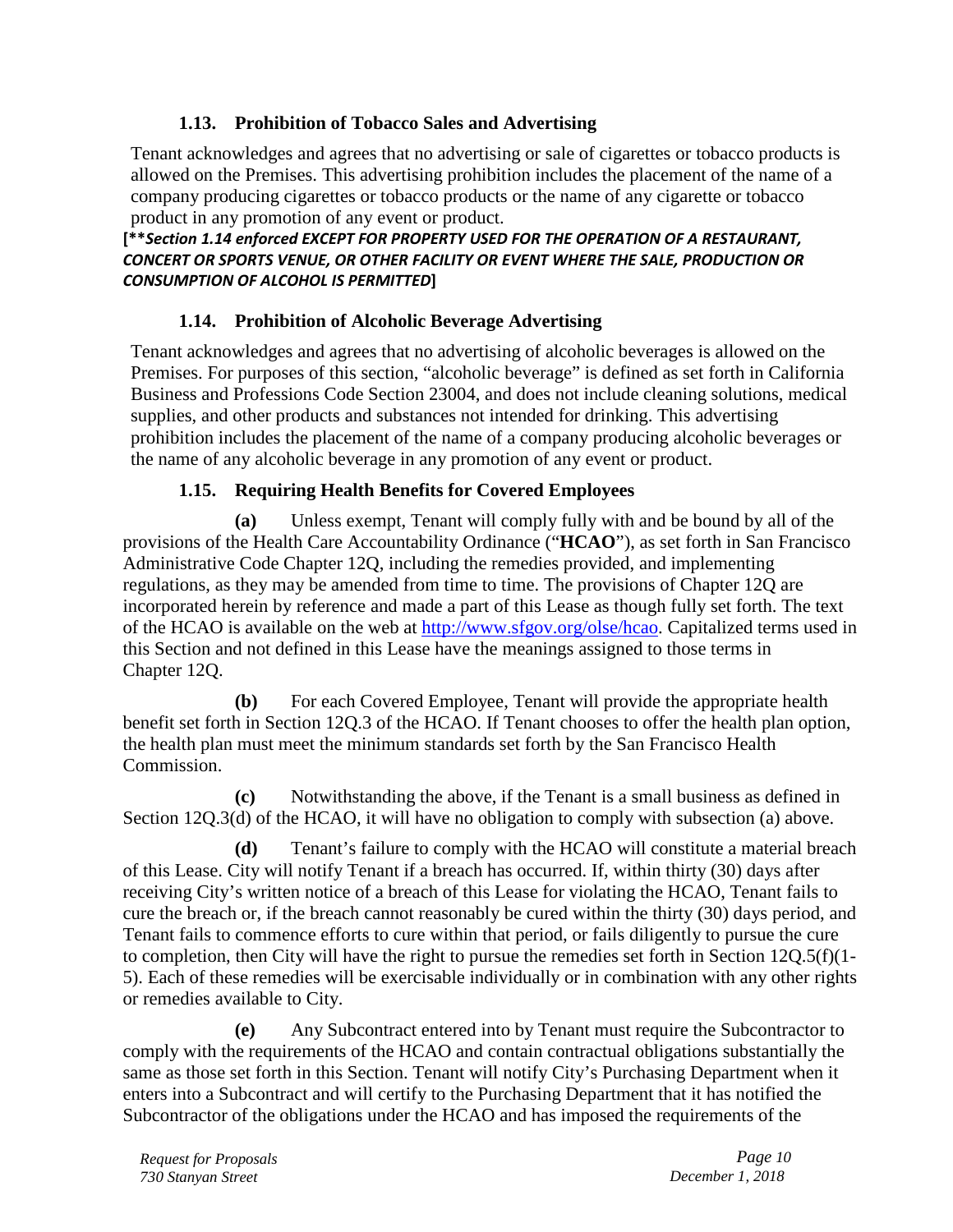HCAO on Subcontractor through the Subcontract. Each Tenant will be responsible for its Subcontractors' compliance with this Chapter. If a Subcontractor fails to comply, City may pursue the remedies set forth in this Section against Tenant based on the Subcontractor's failure to comply, provided that City has first provided Tenant with notice and an opportunity to cure the violation.

**(f)** Tenant may not discharge, reduce in compensation, or otherwise discriminate against any employee for notifying City regarding Tenant's compliance or anticipated compliance with the requirements of the HCAO, for opposing any practice proscribed by the HCAO, for participating in proceedings related to the HCAO, or for seeking to assert or enforce any rights under the HCAO by any lawful means.

**(g)** Tenant represents and warrants that it is not an entity that was set up, or is being used, for the purpose of evading the intent of the HCAO.

**(h)** Tenant will keep itself informed of the current requirements of the HCAO.

**(i)** Tenant will provide reports to City in accordance with any reporting standards promulgated by City under the HCAO, including reports on Subcontractors and Subtenants, as applicable.

**(j)** Tenant will provide City with access to records pertaining to compliance with HCAO after receiving a written request from City to do so and being provided at least five (5) business days to respond.

**(k)** City may conduct random audits of Tenant to ascertain its compliance with HCAO. Tenant will cooperate with City when it conducts the audits.

**(l)** If Tenant is exempt from the HCAO when this Lease is executed because its amount is less than Twenty-Five Thousand Dollars (\$25,000) Fifty Thousand Dollars (\$50,000) for nonprofits, but Tenant later enters into an agreement or agreements that cause Tenant's aggregate amount of all agreements with City to reach Seventy-Five Thousand Dollars (\$75,000), then all the agreements will be thereafter subject to the HCAO. This obligation arises on the effective date of the agreement that causes the cumulative amount of agreements between Tenant and the Contracting Department to be equal to or greater than Seventy-Five Thousand Dollars (\$75,000) in the fiscal year.

# **1.16. Notification of Limitations on Contributions**

Through its execution of this Lease, Tenant acknowledges that it is familiar with San Francisco Campaign and Governmental Conduct Code section 1.126, which prohibits any person who leases any City t land or building whenever the lease requires approval by an elected City official, the board on which that elected official serves, or a board on which an appointee of that elected official serves, from making any campaign contribution to **(a)** the elected City official that must approve the lease, **(b)** a candidate for the office held by that individual, or **(c)** a committee controlled by that individual or candidate, at any time from the commencement of negotiations for the lease until the later of either the termination of negotiations for the lease or six months after the date the lease is approved. Tenant acknowledges that the foregoing restriction applies only if the contract or a combination or series of contracts approved by the same individual or board in a fiscal year have a total anticipated or actual value of \$50,000 or more. Tenant further acknowledges that the prohibition on contributions applies to each party comprising Tenant; each member of Tenant's board of directors, and Tenant's chief executive

*Request for Proposals Page 11 730 Stanyan Street December 1, 2018*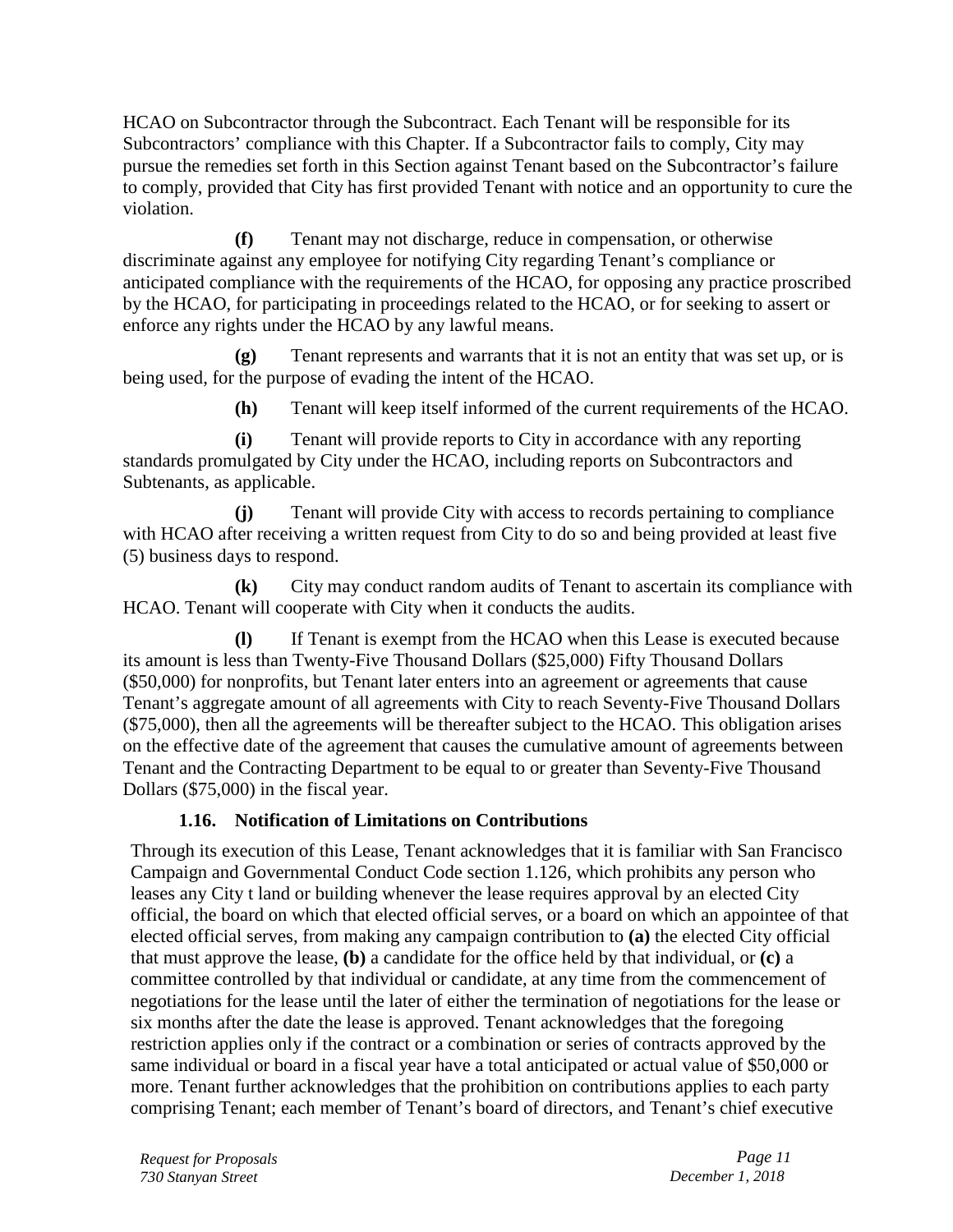officer, chief financial officer and chief operating officer; any person with an ownership interest of more than twenty percent (20%) in Tenant; any subcontractor listed in the contract; and any committee that is sponsored or controlled by Tenant. Additionally, Tenant acknowledges that Tenant must inform each of the persons described in the preceding sentence of the prohibitions contained in Section 1.126. Tenant will to provide to City the name of each person, entity, or committee described above.

## **1.17. Resource-Efficient City Buildings**

Tenant acknowledges that the City and County of San Francisco has enacted San Francisco Environment Code Sections 700 to 713 relating to green building requirements for the design, construction, and operation of buildings owned or leased by City. Tenant must comply with all applicable provisions of those code sections.

## **1.18. Food Service and Packaging Waste Reduction Ordinance**

Tenant will comply with and is bound by all of the provisions of the Food Service and Packaging Waste Reduction Ordinance, as set forth in San Francisco Environment Code Chapter 16, including the remedies provided, and implementing guidelines and rules. The provisions of Chapter 16 are incorporated into this Lease by reference and made a part of this Lease as though fully set forth. This provision is a material term of this Lease. By entering into this Lease, Tenant agrees that if it breaches this provision, City will suffer actual damages that will be impractical or extremely difficult to determine. Without limiting City's other rights and remedies, Tenant agrees that the sum of One Hundred Dollars (\$100.00) for the first breach, Two Hundred Dollars (\$200.00) for the second breach in the same year, and Five Hundred Dollars (\$500.00) l for subsequent breaches in the same year is a reasonable estimate of the damage that City may incur based on the violation, established in light of the circumstances existing at the time this Lease was made. These amounts will not be considered a penalty, and do not limit City's other rights and remedies available under this Lease, at law, or in equity.

# **1.19. San Francisco Packaged Water Ordinance**

Tenant will comply with San Francisco Environment Code Chapter 24 ("**Chapter 24**"). Tenant may not sell, provide, or otherwise distribute Packaged Water, as defined in Chapter 24 (including bottled water), in the performance of this Lease or on City property unless Tenant obtains a waiver from City's Department of the Environment. If Tenant violates this requirement, City may exercise all remedies in this Lease and the Director of City's Department of the Environment may impose administrative fines as set forth in Chapter 24.

# **1.20. Criminal History in Hiring and Employment Decisions**

**(a)** Unless exempt, Tenant will comply with and be bound by all of the provisions of San Francisco Administrative Code Chapter 12T (Criminal History in Hiring and Employment Decisions), as amended from time to time ("**Chapter 12T**"), which are incorporated into this Lease as if fully set forth, with respect to applicants and employees of Tenant who would be or are performing work at the Premises.

**(b)** Tenant must incorporate by reference the provisions of Chapter 12T in all subleases of some or all of the Premises, and require all subtenants to comply with those provisions. Tenant's failure to comply with the obligations in this subsection will constitute a material breach of this Lease.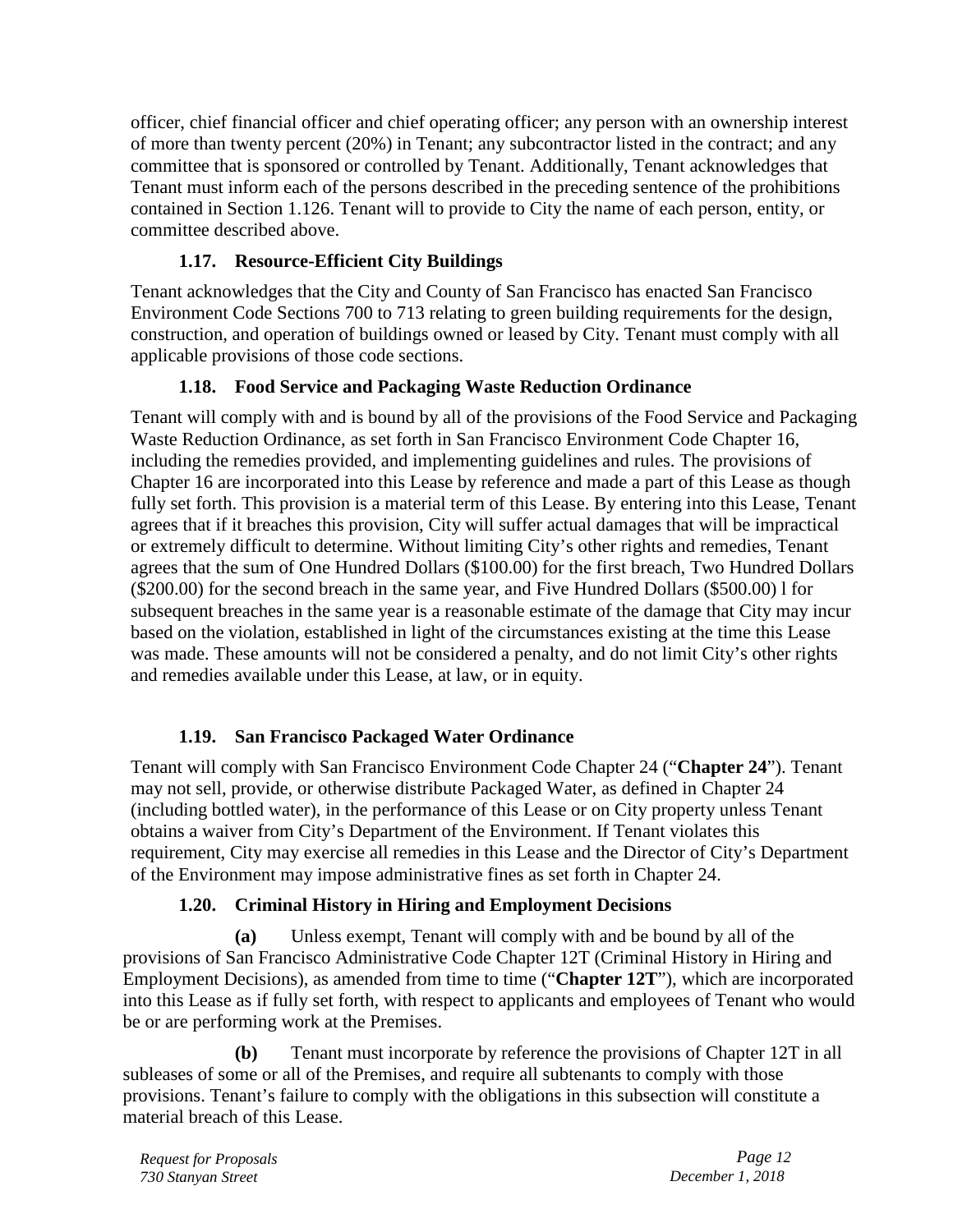**(c)** Tenant and subtenants may not inquire about, require disclosure of, or if the information is received base an Adverse Action on an applicant's or potential applicant for employment, or employee's: **(1)** Arrest not leading to a Conviction, unless the Arrest is undergoing an active pending criminal investigation or trial that has not yet been resolved; **(2)** participation in or completion of a diversion or a deferral of judgment program; **(3)** a Conviction that has been judicially dismissed, expunged, voided, invalidated, or otherwise rendered inoperative; **(4)** a Conviction or any other adjudication in the juvenile justice system; **(5)** a Conviction that is more than seven years old, from the date of sentencing; or **(6)** information pertaining to an offense other than a felony or misdemeanor, such as an infraction.

**(d)** Tenant and subtenants may not inquire about or require applicants, potential applicants for employment, or employees to disclose on any employment application the facts or details of any conviction history, unresolved arrest, or any matter identified in subsection (c) above. Tenant and subtenants may not require that disclosure or make any inquiry until either after the first live interview with the person, or after a conditional offer of employment.

**(e)** Tenant and subtenants will state in all solicitations or advertisements for employees that are reasonably likely to reach persons who are reasonably likely to seek employment with Tenant or subtenant at the Premises, that the Tenant or subtenant will consider for employment qualified applicants with criminal histories in a manner consistent with the requirements of Chapter 12T.

**(f)** Tenant and subtenants will post the notice prepared by the Office of Labor Standards Enforcement ("**OLSE**"), available on OLSE's website, in a conspicuous place at the Premises and at other workplaces within San Francisco where interviews for job opportunities at the Premises occur. The notice must be posted in English, Spanish, Chinese, and any language spoken by at least 5% of the employees at the Premises or other workplace at which it is posted.

**(g)** Tenant and subtenants understand and agree that on any failure to comply with the requirements of Chapter 12T, City will have the right to pursue any rights or remedies available under Chapter 12T or this Lease, including, but not limited to a, penalty of \$50 for a second violation and \$100 for a subsequent violation for each employee, applicant, or other person as to whom a violation occurred or continued, or termination of this Lease in whole or in part.

**(h)** If Tenant has any questions about the applicability of Chapter 12T, it may contact City's Real Estate Division for additional information. City's Real Estate Division may consult with the Director of City's Office of Contract Administration who may also grant a waiver, as set forth in Section 12T.8.

# **1.21. Vending Machines; Nutritional Standards**

Tenant may not install or permit any vending machine on the Premises without the prior written consent of the Director of Property. Any permitted vending machine must comply with the food and beverage nutritional standards and calorie labeling requirements set forth in San Francisco Administrative Code section 4.9-1(c), as may be amended from time to time (the "**Nutritional Standards Requirements**"). Tenant will incorporate the Nutritional Standards Requirements into any contract for the installation of a vending machine on the Premises or for the supply of food and beverages to that vending machine. Failure to comply with the Nutritional Standards Requirements or to otherwise comply with this Section 28.48 will be a material breach of this Lease. Without limiting Landlord's other rights and remedies under this Lease, Landlord will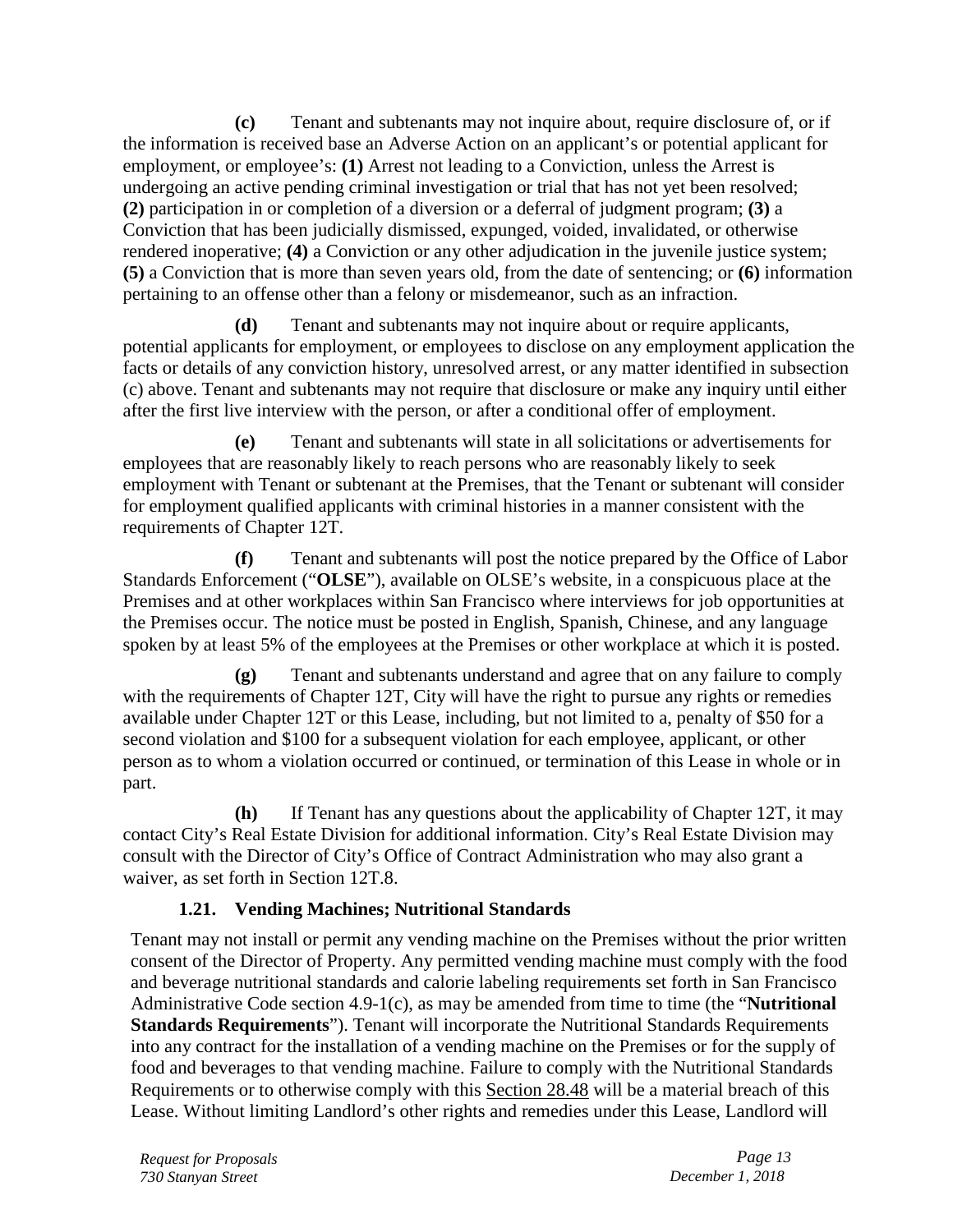have the right to require the immediate removal of any vending machine on the Premises that is not permitted or that violates the Nutritional Standards Requirements. In addition, any restaurant located on the Premises is encouraged to ensure that at least 25% of Meals offered on the menu meet the nutritional standards set forth in San Francisco Administrative Code section 4.9-1(e), as may be amended.

# **1.22. All-Gender Toilet Facilities**

If applicable, Tenant will comply with San Francisco Administrative Code section 4.1-3 requiring at least one all-gender toilet facility on each floor of the Building where extensive renovations are made. An "all-gender toilet facility" means a toilet that is not restricted to use by persons of a specific sex or gender identity by means of signage, design, or the installation of fixtures, and "extensive renovations" means any renovation where the construction cost exceeds 50% of the cost of providing the toilet facilities required by Administrative Code section 4.1-3. If Tenant has any question about applicability or compliance, Tenant should contact the Director of Property for guidance.

NOTWITHSTANDING ANYTHING TO THE CONTRARY CONTAINED IN THIS LEASE, TENANT ACKNOWLEDGES AND AGREES THAT NO CITY OFFICER OR EMPLOYEE HAS AUTHORITY TO COMMIT CITY TO THIS LEASE UNLESS AND UNTIL CITY'S BOARD OF SUPERVISORS HAS DULY ADOPTED A RESOLUTION OR ENACTED AN ORDINANCE APPROVING THIS LEASE AND AUTHORIZING THE TRANSACTIONS CONTEMPLATED HEREBY. THEREFORE, ANY CITY OBLIGATIONS OR LIABILITIES UNDER THIS LEASE ARE CONTINGENT ON ADOPTION OF A RESOLUTION OR ORDINANCE, AND THIS LEASE WILL BE NULL AND VOID IF CITY'S MAYOR AND THE BOARD OF SUPERVISORS DO NOT APPROVE THIS LEASE, IN THEIR RESPECTIVE SOLE DISCRETION. APPROVAL OF THIS LEASE BY ANY CITY DEPARTMENT, COMMISSION, OR AGENCY WILL NOT BE DEEMED TO IMPLY THAT A RESOLUTION OR ORDINANCE WILL BE ENACTED, AND NO APPROVAL WILL CREATE ANY BINDING CITY OBLIGATIONS.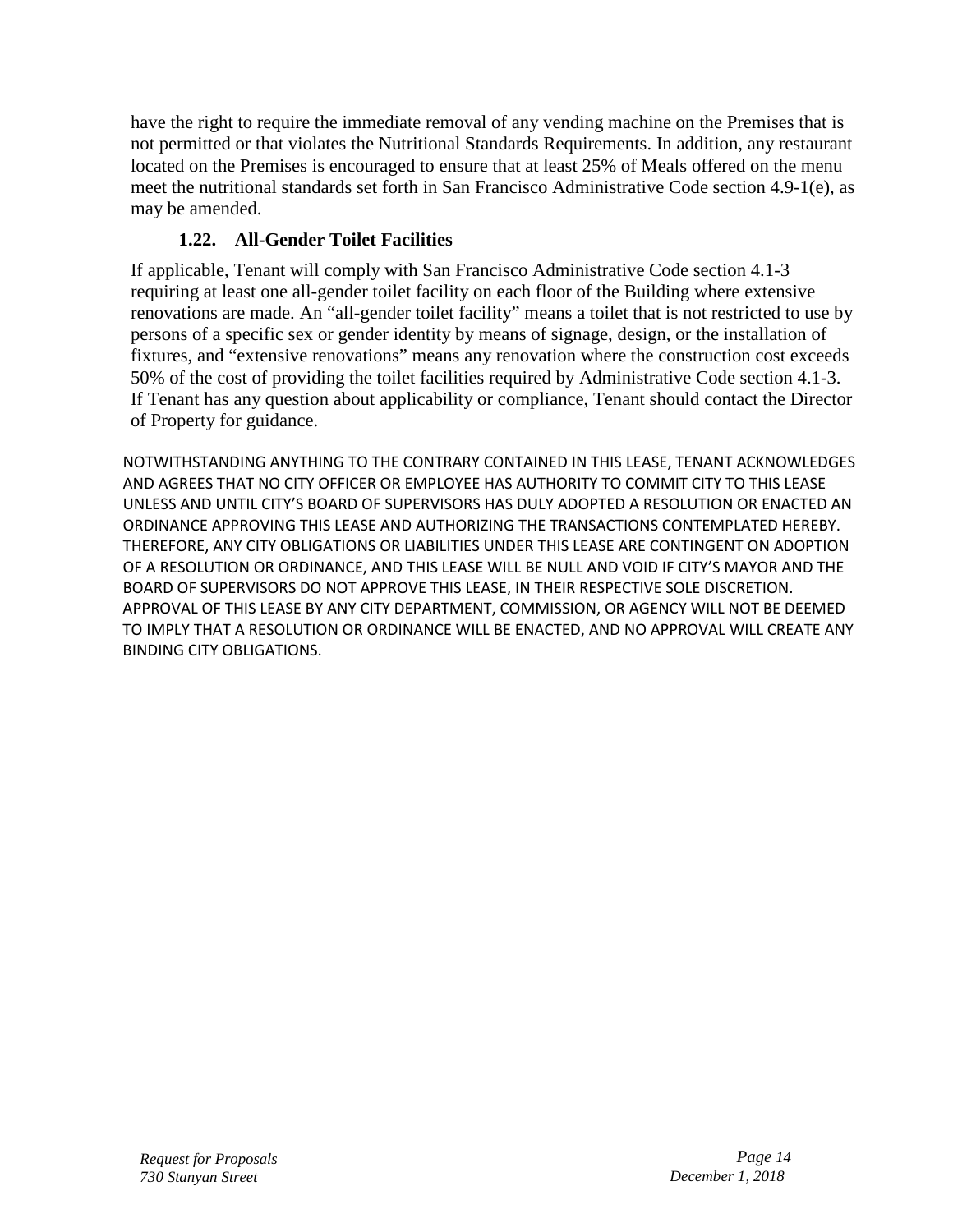## **III. RFP Schedule and Selection Process**

## **A. Schedule**

| <b>RFP</b> Issued                    | December 14, 2018 |
|--------------------------------------|-------------------|
| <b>Information Session</b>           | January 31, 2019  |
| <b>RFP Closes</b>                    | February 28, 2019 |
| Review of Proposals                  | March 2019        |
| Announcement of Recommended Proposal | April 2019        |
| <b>Lease Negotiation</b>             | April – May 2019  |
| Interim Use Begins                   | Summer 2019       |

## **B. Pre-Submittal Questions**

Any requests for information or clarification of this RFP must be submitted in writing by email to John Gavin at [John.Gavin@sfgov.org.](mailto:John.Gavin@sfgov.org) No oral inquiries will be answered.

Written responses to all questions directed to City staff will be posted on the City's web page for this RFP [\(https://sfmohcd.org/730-stanyan\)](https://sfmohcd.org/730-stanyan). Therefore, the City strongly recommends that interested parties consult the website frequently to determine if new information regarding the RFP is available.

## **C. Submittal Contents**

1. Proposals submitted in response to this RFP must meet the specifications and guidelines as set forth below. Any major deviation from these specifications will be cause for rejection of the proposal at the City's discretion. The content and sequence of the proposals are to be as follows:

## i. **Cover Letter**

A cover letter should be provided describing the respondent, the name and address of the entity submitting the proposal, the date the entity was established, and the name, address, and telephone number of the person or persons who will serve as the entity's principal contact person with the City and be authorized to make representations on behalf of the entity. The letter must bear the original signature of the person having proper authority to make the proposal for the entity.

## ii. **Proposal Summary**

A brief synopsis of the highlights of the proposal should be presented which summarizes the key benefits of the proposal to the City.

## iii. **Statement of Qualifications**

A description of history, principal ownership structure, and staff of respondent. Experience and abilities in developing and managing similar facilities.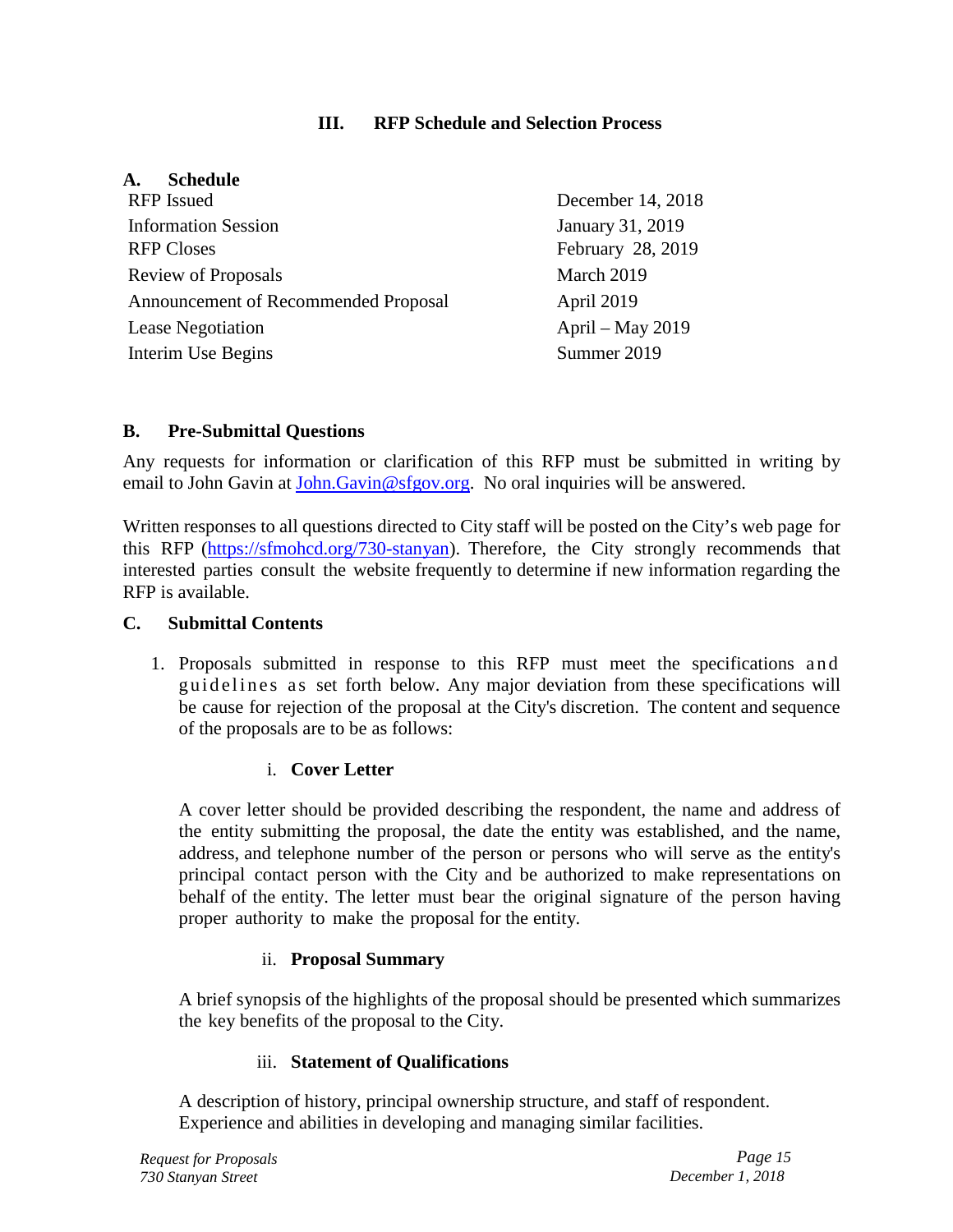Written references from relevant professionals or companies with whom respondent has worked.

## iv. **Proposed Use/Concept Plan**

Description of respondent's plans for developing and operating the facility should be included, including any proposed improvements to the site. At a minimum, the plan should describe:

- How respondent plans to operate the venture proposed.
- Identified partners for the project, if any.
- A description of any improvements to the property with estimated cost and value and renderings/drawings, if appropriate.
- The market for the services proposed including identifying competitors and unique features of the proposed project that will meet the market demands.
- A description/drawing of proposed improvements on the site.

In a narrative format, respondent should provide details about the proposed interim use with respect to how the proposed use satisfies the 5 required interim use conditions described below:

- CDBG. Please provide a detailed description of the way the project will serve low/moderate-income households, including:
	- a. Outreach: describe how the interim use will identify the proposed low/mod service recipients and/or clientele.
	- b. Operations: describe in detail the roles and responsibilities of the parties responsible for implementing the services program, including:
		- 1. Identification of lead staff
		- 2. Experience delivering similar services
		- 3. Capacity to successfully provide the service for the duration of the interim period
		- 4. Financial capacity to deliver services, including operating budgets, staffing budgets, and/or any relevant clientele payroll expenses, as may be applicable.
- Financial Self-Sustainability. Please provide a 5-year operating budget for the totality of the interim use components, including:
	- c. Anticipated expenses and the basis for the projection (e.g., experience with similar operations at different sites in San Francisco and/or the Bay Area)
	- d. Anticipated revenues or other secured and projected sources of operating funds and the basis for the projections
	- e. Security budget to ensure safety of improvements.
- Health and Safety. Describe in narrative form Respondent's plan to achieve and maintain safe and healthy site conditions for the duration of the interim period, including security, nuisance abatement, perimeter controls (if any), etc.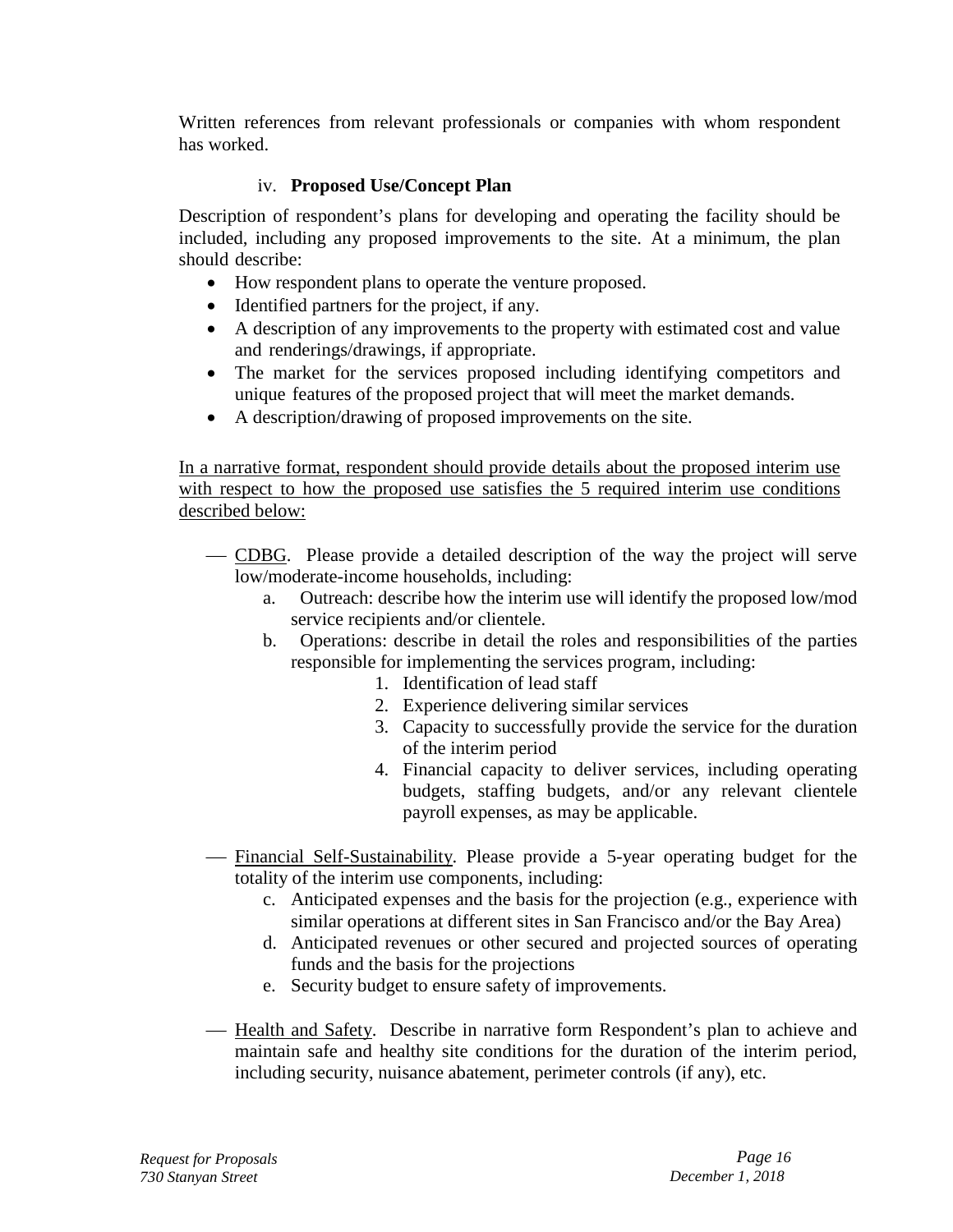- No Unintended Adverse Neighborhood Consequences. Describe steps Respondent has taken to ensure that the proposed interim use will have no adverse consequences to the neighborhood, whether from a commercial or social standpoint.
- Termination. Describe in narrative form the ease by which the proposed use can be dismantled, a dismantling timeline, and any special conditions the Respondent would seek to attach to the termination of the interim use.

#### **D. Proposed Financial Terms**

At a minimum, the proposed financial terms should state the base rent to be paid to the City, and all other proposed financial terms so the City fully understands the intent and basis of the proposal.

#### **E. Submittal Deadline**

| Submittal deadline                                 | <b>February 28, 2019</b> |
|----------------------------------------------------|--------------------------|
| Email address for submittal $John.Gavin@sfgov.org$ |                          |

In order to reduce the amount of paper and other resources used in generating RFP proposals, the City will only accept proposals submitted electronically. Proposals should be limited to no more than 50 pages.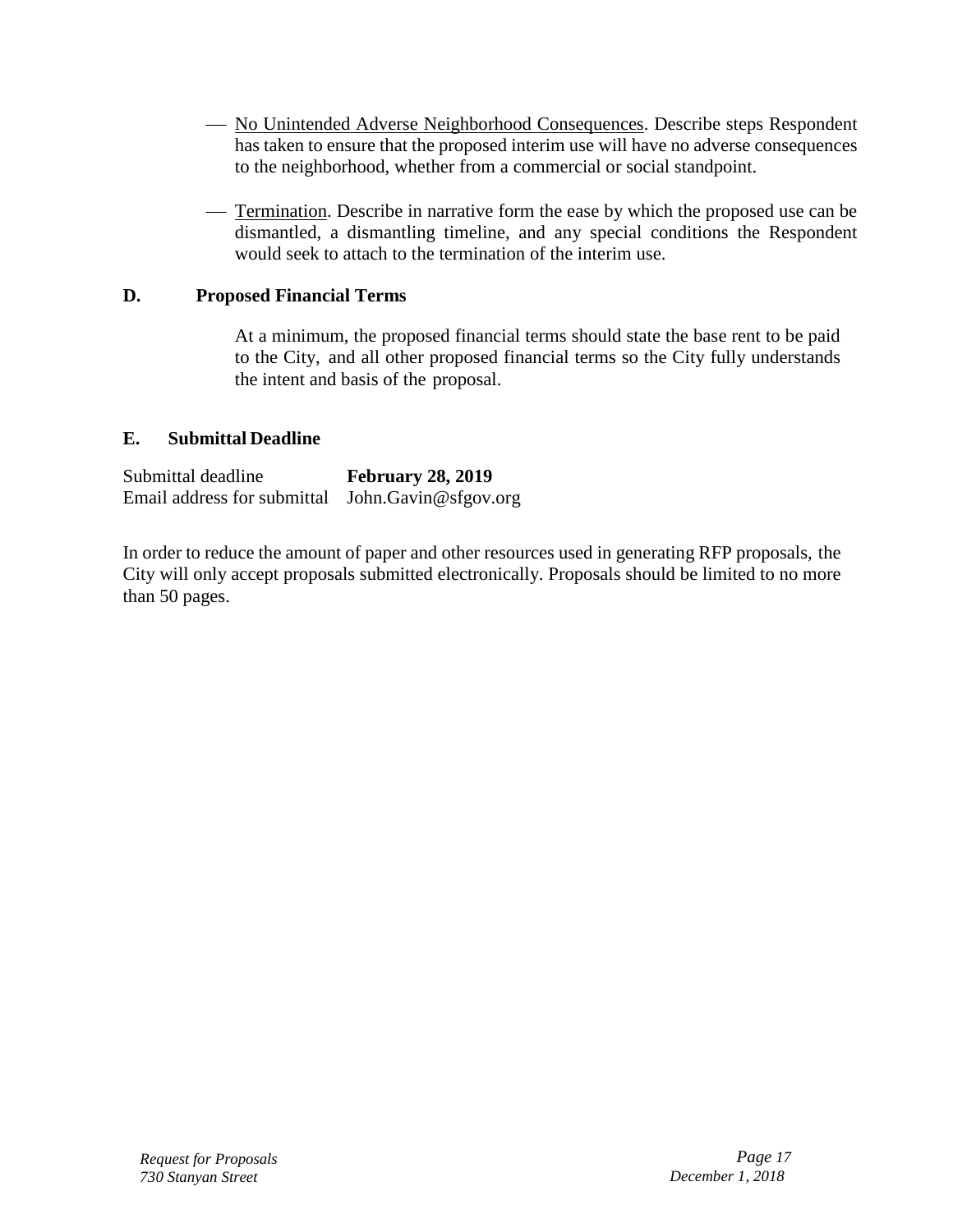## **IV. Evaluation of Proposals and Award**

## <span id="page-17-0"></span>**A. Selection Process Generally**

All proposals will be evaluated by the City in accordance with the criteria and procedures identified in this RFP. Without limiting any of its rights described in Section VII below, the City reserves the right at its discretion to make a selection based directly on the proposals submitted or to negotiate further with one or more of the respondents. The respondent selected under this RFP will be chosen on the basis of its apparent ability to best meet the overall objectives of the City, in its sole and absolute discretion.

A selection panel shall assist with this review and shall score the proposals according to the point system and criteria listed in this RFP. Interviews with individual respondents may be required. In addition, staff may, at its sole discretion, independently investigate the qualifications of certain respondents and/or conduct interviews with members of certain respondents' team. The City reserves the right to request clarification or additional information from a respondent.

## **B. Selection Criteria**

## 1. Minimum Qualifications

Each respondent must individually or collectively, in the case of an entity or joint venture, possess the following minimum experience to be considered as a possible candidate for this opportunity:

- 5 years' experience in the proposed business.
- Sufficient financial capacity to undertake the proposal.
- The ability to obtain all required insurance policies required and all necessary leases and licenses required by the City.

Any proposal that does not demonstrate that the proposer meets these minimum requirements by the deadline for submittal of proposals will be considered non-responsive and will not be eligible for award of the contract.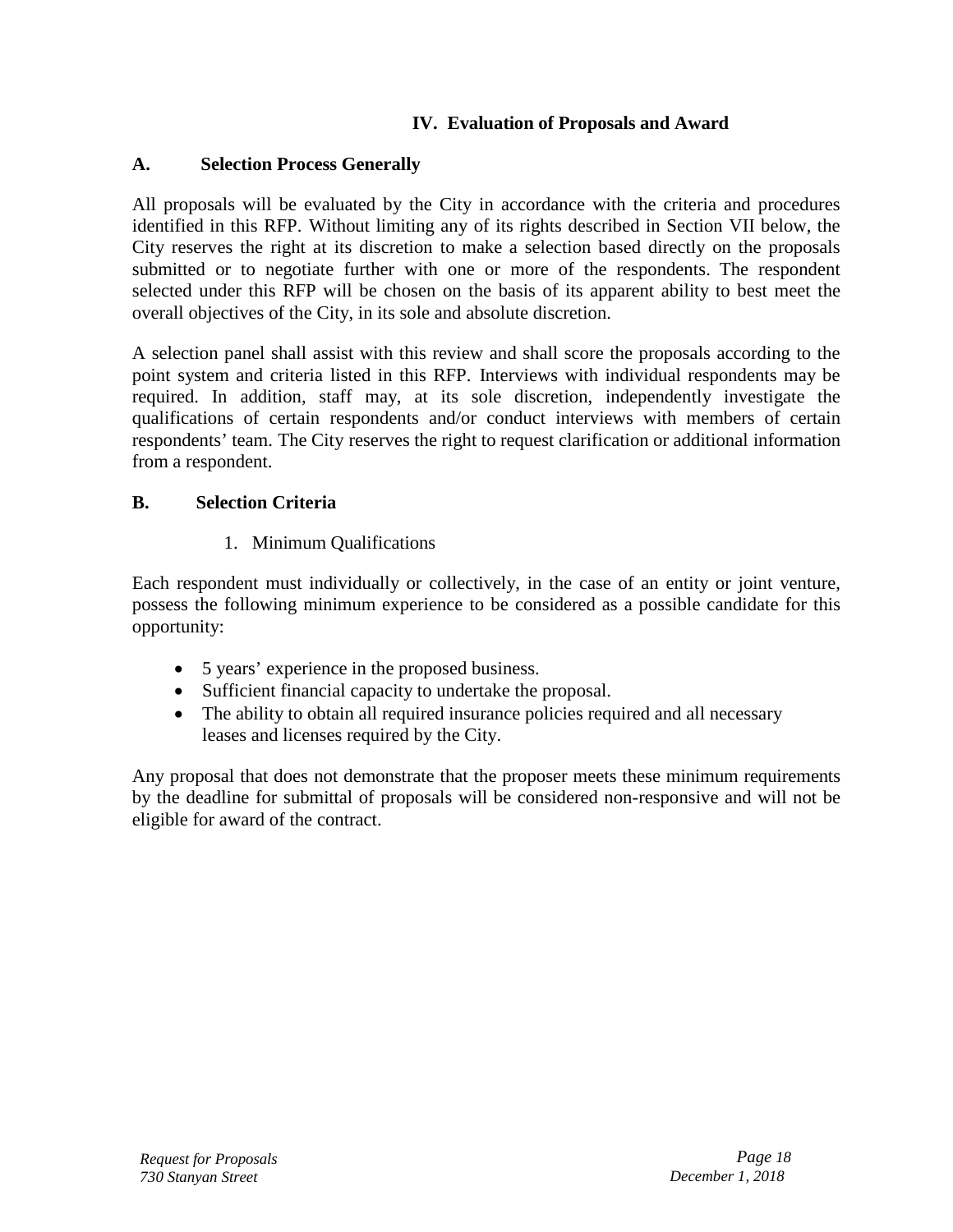## 2. Evaluation Criteria

A selection committee will use the following criteria in evaluation the responses to the RFP:

|     | <b>Evaluation Criteria</b>                                                                                                                                                                                                                                                          | <b>Points</b> |
|-----|-------------------------------------------------------------------------------------------------------------------------------------------------------------------------------------------------------------------------------------------------------------------------------------|---------------|
| la. | <b>Experience, Qualifications, and Financial Capability:</b>                                                                                                                                                                                                                        | 40            |
|     | Experience in developing, managing and operating projects of comparable<br>size, visibility and expense.<br>Experience and qualifications of respondent and key personnel related to<br>consistent quality management, maintenance, and operation of other<br>business enterprises. |               |
| b.  | <b>Use/Concept Plan</b>                                                                                                                                                                                                                                                             | 40            |
|     | Consistency of the proposed project with the goals and objectives of the<br>City, as outlined in the RFP.                                                                                                                                                                           |               |
|     | Viability of proposed use plan.                                                                                                                                                                                                                                                     |               |
|     | Project's ability to enhance the surrounding neighborhood.                                                                                                                                                                                                                          |               |
|     | Respondent's plan and capacity to market and promote the facility.                                                                                                                                                                                                                  |               |
| c.  | <b>Proposed Financial Terms:</b>                                                                                                                                                                                                                                                    | 20            |
|     | The proposed annual rent.                                                                                                                                                                                                                                                           |               |
|     | Amount of total projected revenue to the City and the reasonableness of<br>respondent's underlying assumptions.                                                                                                                                                                     |               |
|     | Total points                                                                                                                                                                                                                                                                        | 100           |

## **C. Selection Committee**

Following the City's receipt of submittals, the City will implement the following evaluation process of timely, complete and responsive submittals from qualified respondents. A selection committee consisting of City staff and other appropriate parties will evaluate the submittals of each respondent based on the minimum qualifications and selection criteria outlined above. Selected respondents may be interviewed by the selection committee. Those submittals meeting the minimum qualifications will be scored and ranked by the selection committee.

The City reserves the right to request clarification or additional information from individual respondents and to request that some or all respondents make presentations to the City staff, community groups and/or others. The City further reserves the right to make an award without further clarification of proposals received.

## **D. Lease Negotiations**

For an exclusive negotiating period of 60 days, after the Committee finalizes its selection or selections, selected respondent or respondents must submit a \$5,000 good faith deposit while the City negotiates with the selected respondent, a lease that is consistent with the terms of this RFP and the successful respondent's proposal. Upon successful agreement to all terms of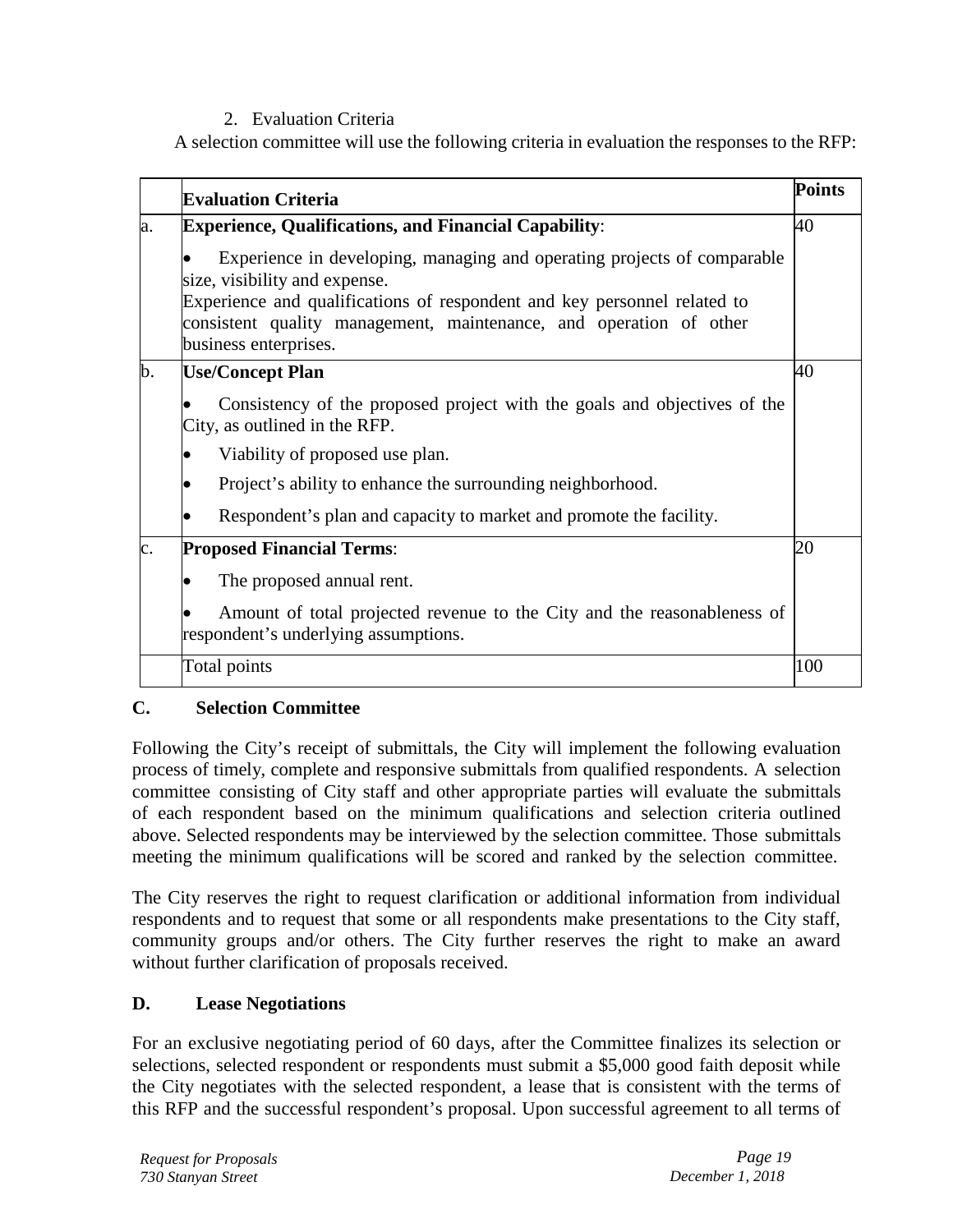the lease, the proposed lease will be taken to the Board of Supervisors for approval.

In the event the City Administrator ( or their designee ) determines that such negotiations are not proceeding satisfactorily, the City may, terminate negotiations with the selected respondent and commence negotiations with another respondent.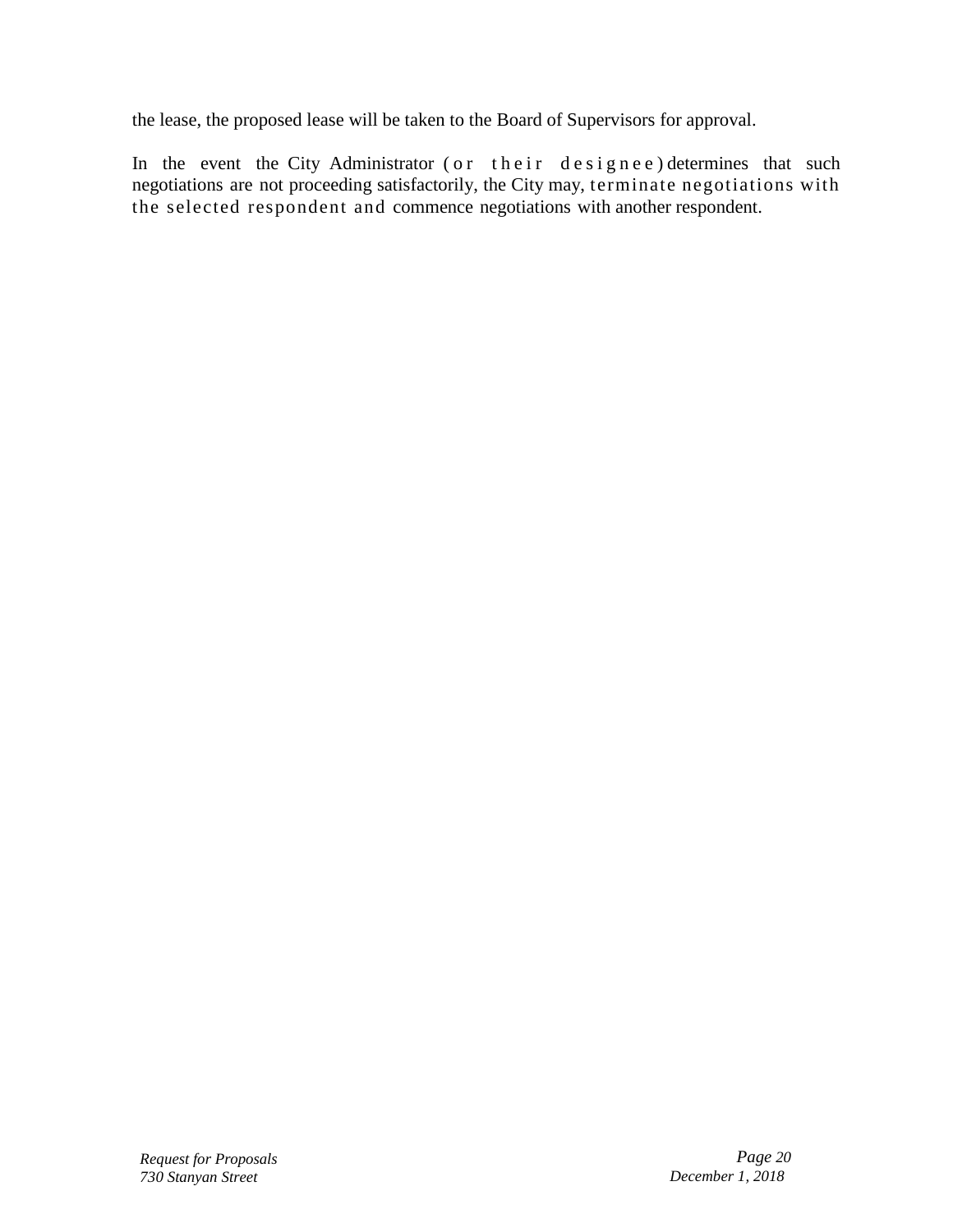## **V. Terms and Conditions for Receipt of RFP**

#### **A. Errors and Omissions in RFP**

.

Proposers are responsible for reviewing all portions of this RFP. Proposers are to promptly notify the City, in writing, if the proposer discovers any ambiguity, discrepancy, omission, or other error in the RFP. Any such notification should be directed to the City promptly after discovery, but in no event later than five working days prior to the date for receipt of proposals. Modifications and clarifications will be made by addenda as provided below.

## **B. Inquiries Regarding RFP**

Inquiries regarding the RFP and all questions or clarification of the RFP, must be directed via email to:

John.Gavin@sfgov.org

## **C. Objections to RFP Terms**

Should a proposer object on any ground to any provision or legal requirement set forth in this RFP, the proposer must, not more than ten calendar days after the RFP is issued, provide written notice to the City setting forth with specificity the grounds for the objection. The failure of a proposer to object in the manner set forth in this paragraph shall constitute a complete and irrevocable waiver of any such objection.

## **D. Change Notices**

The City may modify the RFP, prior to the proposal due date, by issuing Change Notices, which will be posted on the website. The proposer shall be responsible for ensuring that its proposal reflects any and all Change Notices issued by the City prior to the proposal due date regardless of when the proposal is submitted. Therefore, the City recommends that the proposer consult the website frequently, including shortly before the proposal due date, to determine if the proposer has downloaded all Change Notices.

#### **E. Term of Proposal**

Submission of a proposal signifies that the proposed services and prices are valid for 120 calendar days from the proposal due date and that the quoted prices are genuine and not the result of collusion or any other anti-competitive activity.

## **F. Revision of Proposal**

A proposer may revise a proposal on the proposer's own initiative at any time before the deadline for submission of proposals. The proposer must submit the revised proposal in the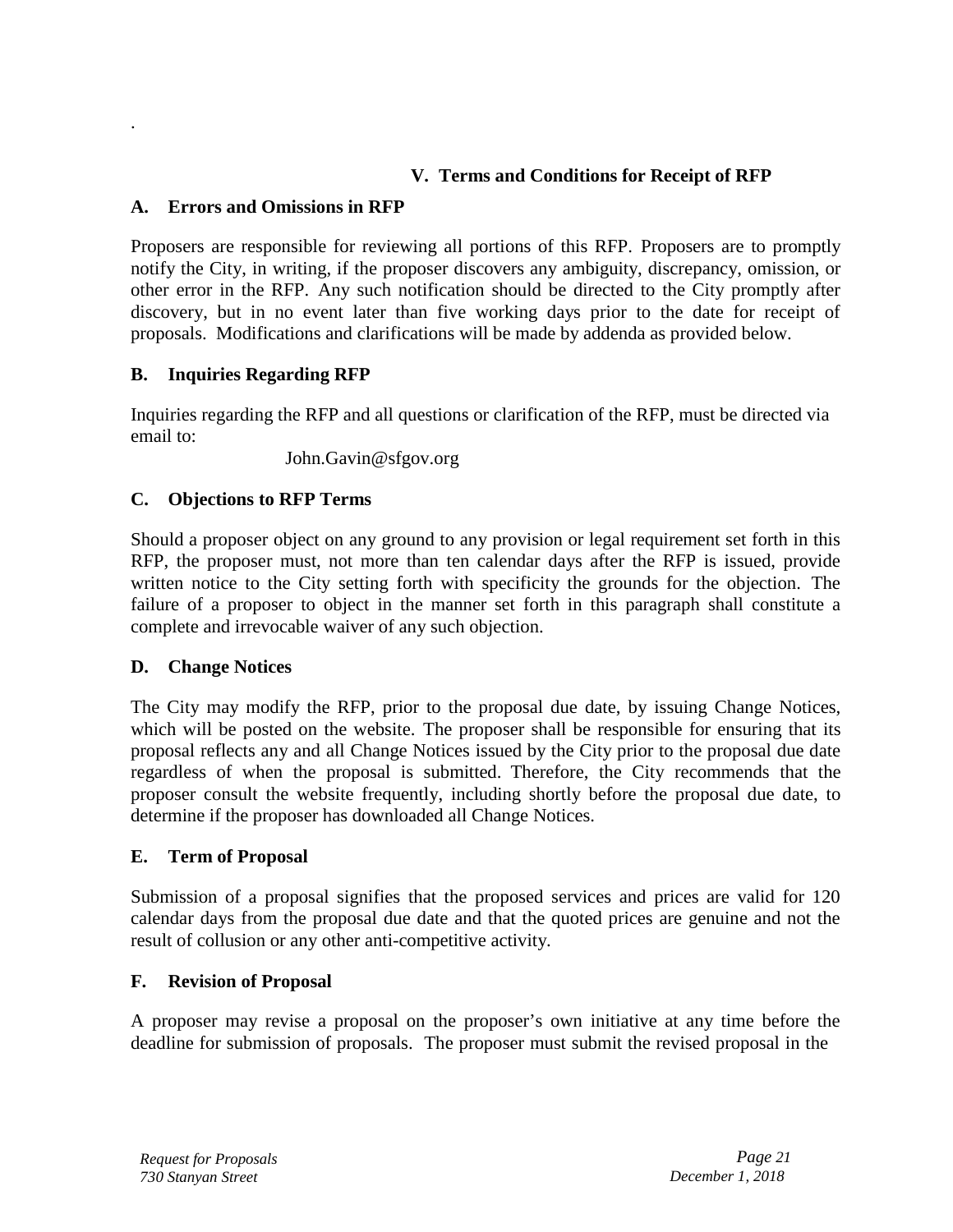same manner as the original. A revised proposal must be received on or before the proposal due date.

In no case will a statement of intent to submit a revised proposal, or commencement of a revision process, extend the proposal due date for any proposer.

At any time during the proposal evaluation process, the City may require a proposer to provide oral or written clarification of its proposal. The City reserves the right to make an award without further clarifications of proposals received.

#### **G. Errors and Omissions in Proposal**

Failure by the City to object to an error, omission, or deviation in the proposal will in no way modify the RFP or excuse the vendor from full compliance with the specifications of the RFP or any contract awarded pursuant to the RFP.

#### **H. Financial Responsibility**

The City accepts no financial responsibility for any costs incurred by a firm in responding to this RFP. Submissions of the RFP will become the property of the City and may be used by the City in any way deemed appropriate.

#### **I. Proposer's Obligations under the Campaign Reform Ordinance**

Proposers must comply with Section 1.126 of the S.F. Campaign and Governmental Conduct Code, which states:

No person who contracts with the City and County of San Francisco for the rendition of personal services, for the furnishing of any material, supplies or equipment to the City, or for selling any land or building to the City, whenever such transaction would require approval by a City elective officer, or the board on which that City elective officer serves, shall make any contribution to such an officer, or candidates for such an office, or committee controlled by such officer or candidate at any time between commencement of negotiations and the later of either (1) the termination of negotiations for such contract, or (2) three months have elapsed from the date the contract is approved by the City elective officer or the board on which that City elective officer serves.

If a proposer is negotiating for a contract that must be approved by an elected local officer or the board on which that officer serves, during the negotiation period the proposer is prohibited from making contributions to:

- the officer's re-election campaign
- a candidate for that officer's office
- a committee controlled by the officer or candidate.

The negotiation period begins with the first point of contact, either by telephone, in person,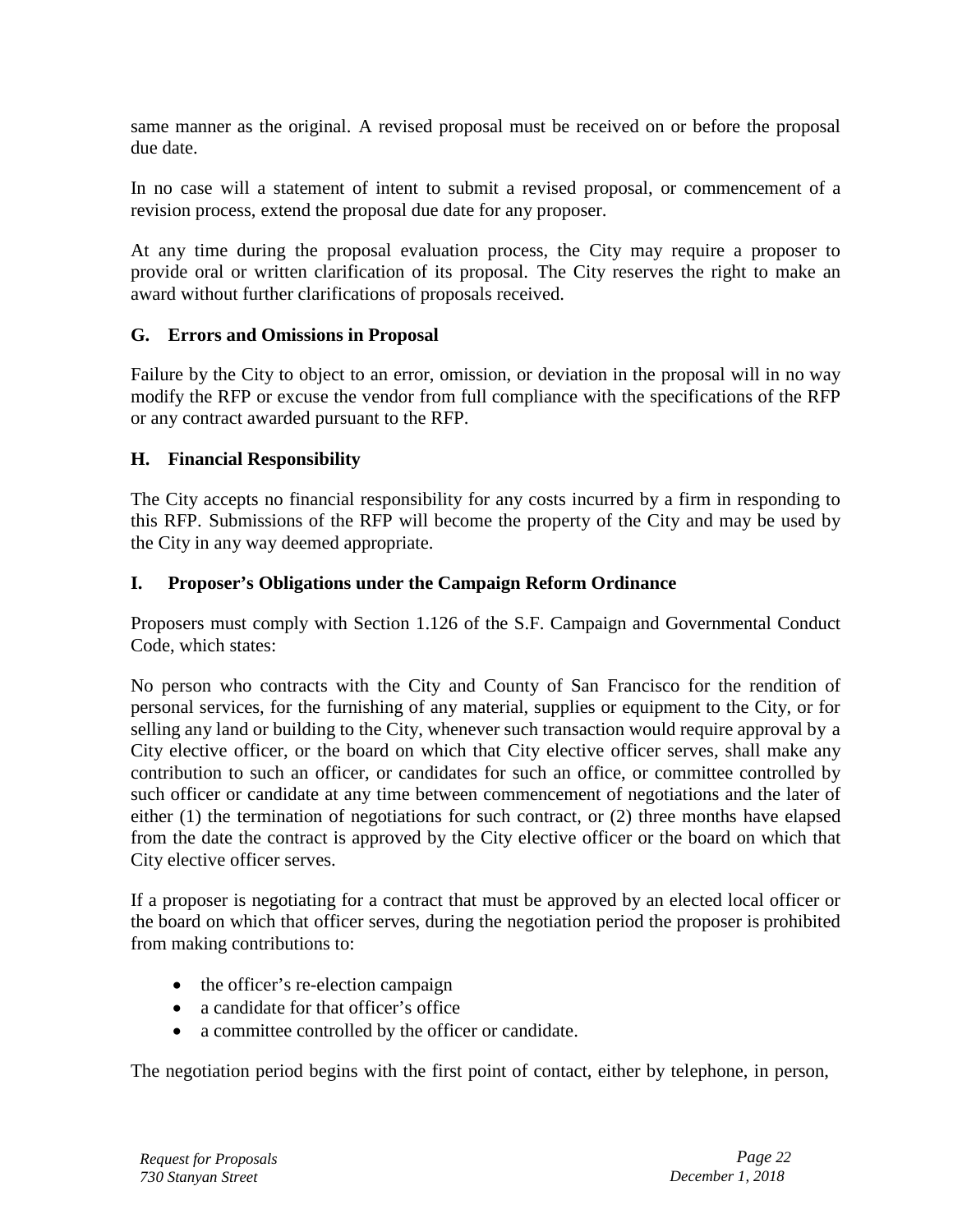or in writing, when a contractor approaches any city officer or employee about a particular contract, or a city officer or employee initiates communication with a potential contractor about a contract. The negotiation period ends when a contract is awarded or not awarded to the contractor. Examples of initial contacts include: (1) a vendor contacts a city officer or employee to promote himself or herself as a candidate for a contract; and (2) a city officer or employee contacts a contractor to propose that the contractor apply for a contract. Inquiries for information about a particular contract, requests for documents relating to a Request for Proposal, and requests to be placed on a mailing list do not constitute negotiations.

Violation of Section 1.126 may result in the following criminal, civil, or administrative penalties:

1. Criminal. Any person who knowingly or willfully violates section 1.126 is subject to a fine of up to \$5,000 and a jail term of not more than six months, or both.

2. Civil. Any person who intentionally or negligently violates section 1.126 may be held liable in a civil action brought by the civil prosecutor for an amount up to \$5,000.

3. Administrative. Any person who intentionally or negligently violates section 1.126 may be held liable in an administrative proceeding before the Ethics Commission held pursuant to the Charter for an amount up to \$5,000 for each violation.

For further information, proposers should contact the San Francisco Ethics Commission at (415) 581-2300.

## **J. Sunshine Ordinance**

In accordance with S.F. Administrative Code Section 67.24(e), contractors' bids, responses to RFPs and all other records of communications between the City and persons or firms seeking contracts shall be open to inspection immediately after a contract has been awarded. Nothing in this provision requires the disclosure of a private person's or organization's net worth or other proprietary financial data submitted for qualification for a contract or other benefits until and unless that person or organization is awarded the contract or benefit. Information provided which is covered by this paragraph will be made available to the public upon request.

## **K. Public Access to Meetings and Records**

If a proposer is a non-profit entity that receives a cumulative total per year of at least \$250,000 in City funds or City-administered funds and is a non-profit organization as defined in Chapter 12L of the S.F. Administrative Code, the proposer must comply with Chapter 12L. The proposer must include in its proposal (1) a statement describing its efforts to comply with the Chapter 12L provisions regarding public access to proposer's meetings and records, and (2) a summary of all complaints concerning the proposer's compliance with Chapter 12L that were filed with the City in the last two years and deemed by the City to be substantiated. The summary shall also describe the disposition of each complaint. If no such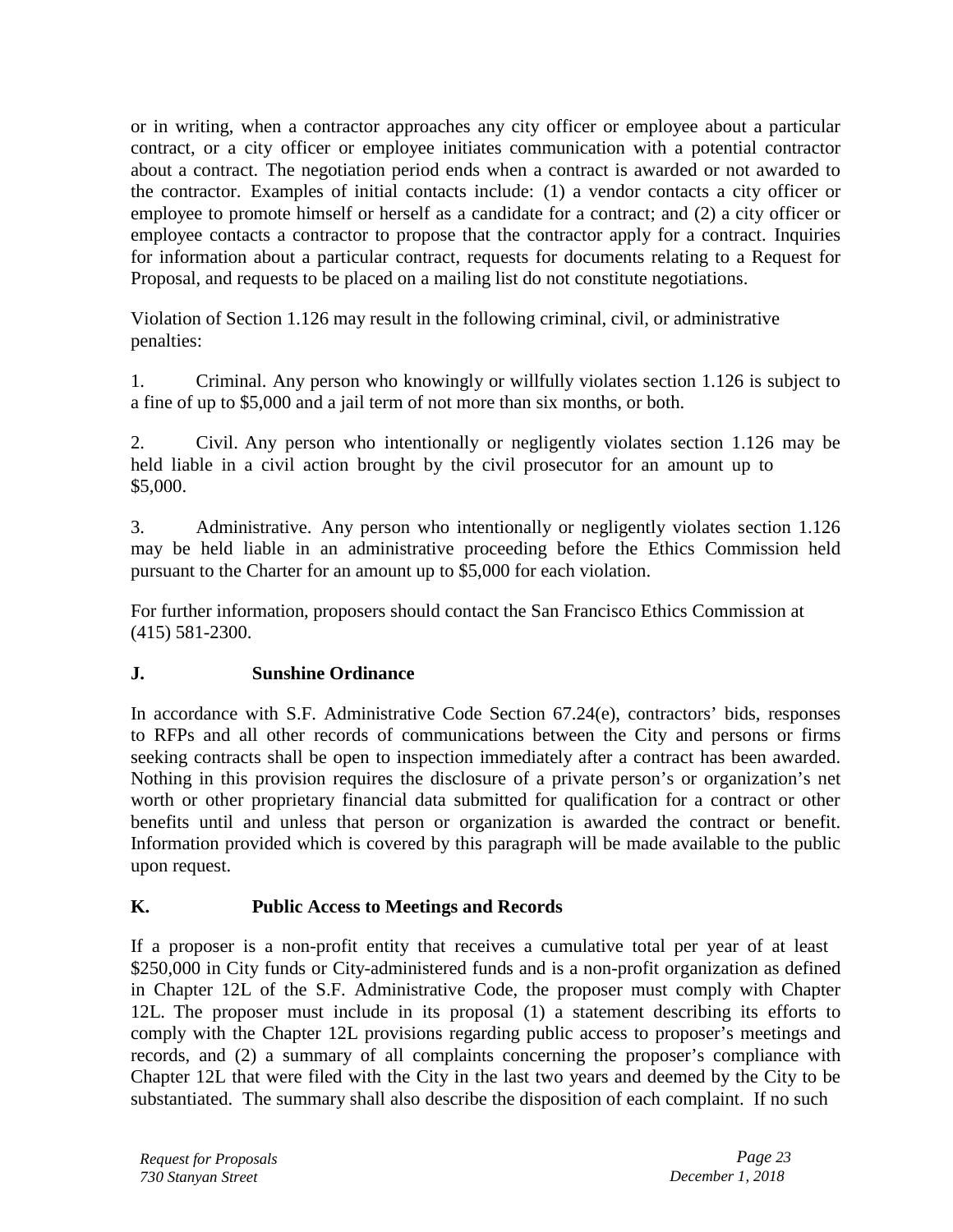complaints were filed, the proposer shall include a statement to that effect. Failure to comply with the reporting requirements of Chapter 12L or material misrepresentation in proposer's Chapter 12L submissions shall be grounds for rejection of the proposal and/or termination of any subsequent Agreement reached on the basis of the proposal.

## **L. Reservations of Rights by the City**

The issuance of this RFP does not constitute an agreement by the City that any contract will actually be entered into by the City. The City expressly reserves the right at any time to:

- 1. Waive or correct any defect or informality in any response, proposal, or proposal procedure;
- 2. Reject any or all proposals;
- 3. Reissue a Request for Proposals;
- 4. Prior to submission deadline for proposals, modify all or any portion of the selection procedures, including deadlines for accepting responses, the specifications or requirements for any materials, equipment or services to be provided under this RFP, or the requirements for contents or format of the proposals;
- 5. Procure any materials, equipment or services specified in this RFP by any other means; or
- 6. Determine that no project will be pursued.

## **M. No Waiver**

No waiver by the City of any provision of this RFP shall be implied from any failure by the City to recognize or take action on account of any failure by a proposer to observe any provision of this RFP.

## **N. Protests.**

Within five working days of the City's issuance of a notice of non-responsiveness, any firm that has submitted a proposal and believes that the City has incorrectly determined that its proposal is non-responsive may submit a written notice of protest. Such notice of protest must be received by the City on or before the fifth working day following the City's issuance of the notice of non-responsiveness. The notice of protest must include a written statement specifying in detail each and every one of the grounds asserted for the protest. The protest must be signed by an individual authorized to represent the proposer, and must cite the law, rule, local ordinance, procedure or RFP provision on which the protest is based. In addition, the protestor must specify facts and evidence sufficient for the City to determine the validity of the protest.

## **• Protest of Contract Award**

Within five working days of the City's issuance of a notice of intent to award the contract, any firm that has submitted a responsive proposal and believes that the City has incorrectly selected another proposer for award may submit a written notice of protest. Such notice of